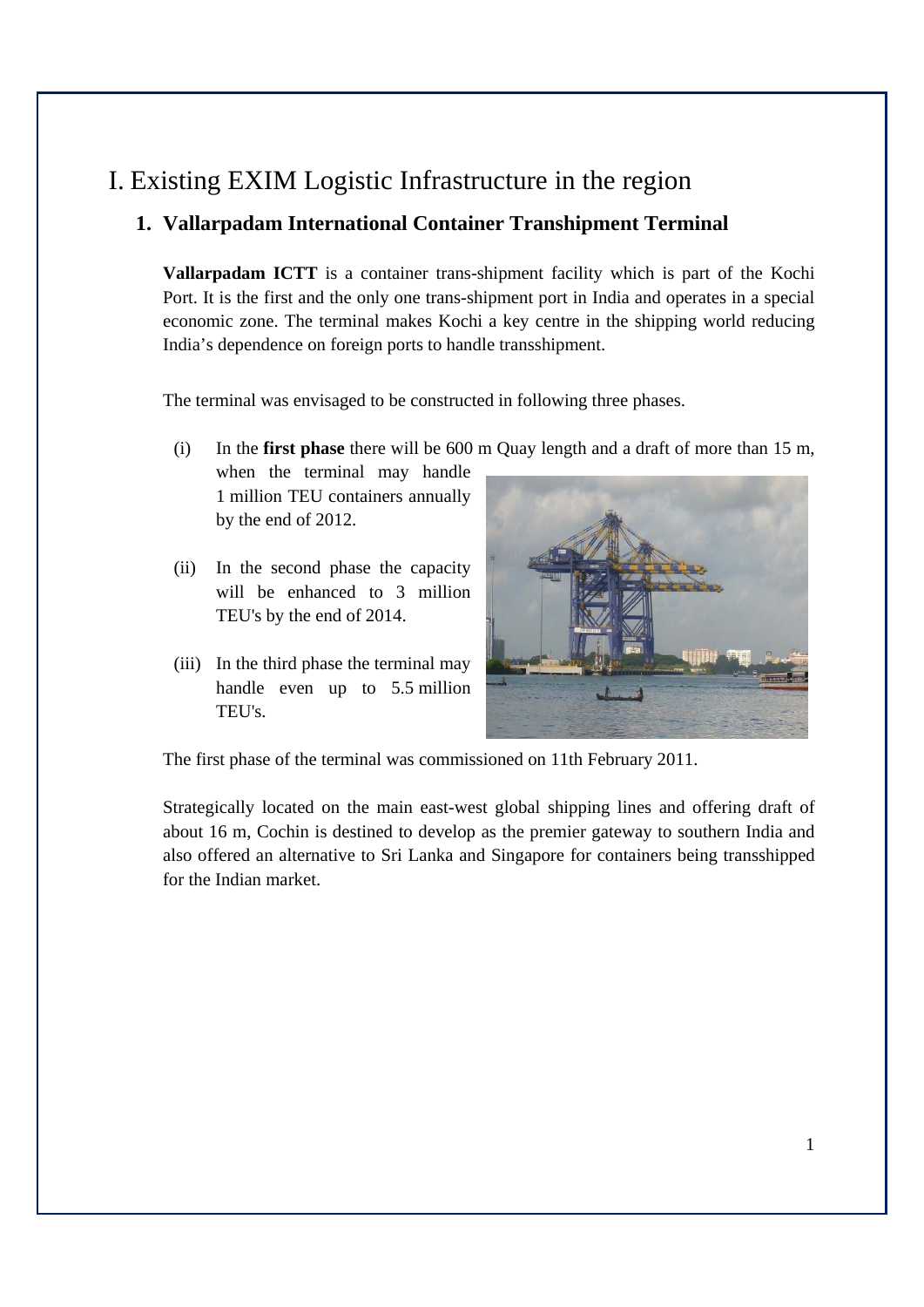#### **Connectivity to Vallarpadam Port**

For smooth evacuation of containers from the port, there is dedicated rail siding and road. In addition to above RO-RO facilities is developed at Bolghaty and Wellingdon island, which is being operated by Lots Shipping, where trucks drive off the Ro Ro vessel and moves to ICTT. This saves about 40 kms of road transport through Kochi city.

### **2. Inland Container depots/Container Freight Station**

There are seven ICDs/ CFSs in and around Kochi which are functional and four more are under implementation. The list of ICDs/CFSs is provided hereunder:-

| S.No                    | Name of ICD/CFS                                               | <b>Place</b>      | <b>Year of</b><br><b>Operation</b> | <b>Status</b> |
|-------------------------|---------------------------------------------------------------|-------------------|------------------------------------|---------------|
| $\mathbf{1}$            | Sea Tech Services Ltd.                                        | Kochi             | 1994                               | F             |
| $\overline{2}$          | <b>Asian Terminals</b>                                        | Willington Island | 1995                               | F             |
| $\overline{\mathbf{3}}$ | Pace CFS Private Ltd.                                         | Aroor             | 1997                               | F             |
| $\overline{\mathbf{4}}$ | Kerala State Warehousing<br>Corporation                       | Kochi             | 1998                               | F             |
| 5                       | Kottayam Port & Container<br>Terminal Service Pvt. Ltd.       | Kottyam           | 2010                               | F             |
| 6                       | <b>Container Corporation of India</b><br>Ltd.                 | Kochi             | 2006                               | F             |
| $\overline{7}$          | <b>Falcon Infrastructures Ltd</b>                             | Kalamassery       | 2007                               | $_{\rm F}$    |
| 8                       | Confrate Cargo Services Pvt.Ltd                               | Kochi             |                                    | UI            |
| 9                       | <b>Transglobal Inland Container</b><br>Services Pvt.ltd.Kochi | Mathilakam        |                                    | UI            |
| 10                      | Kerala State Industrial<br>Enterprises Ltd.                   | Eloor             |                                    | UI            |
| 11                      | <b>Central Warehousing</b><br>Corporation                     | Kannur            |                                    | UI            |

*F- Functional* 

*UI- Under implementation*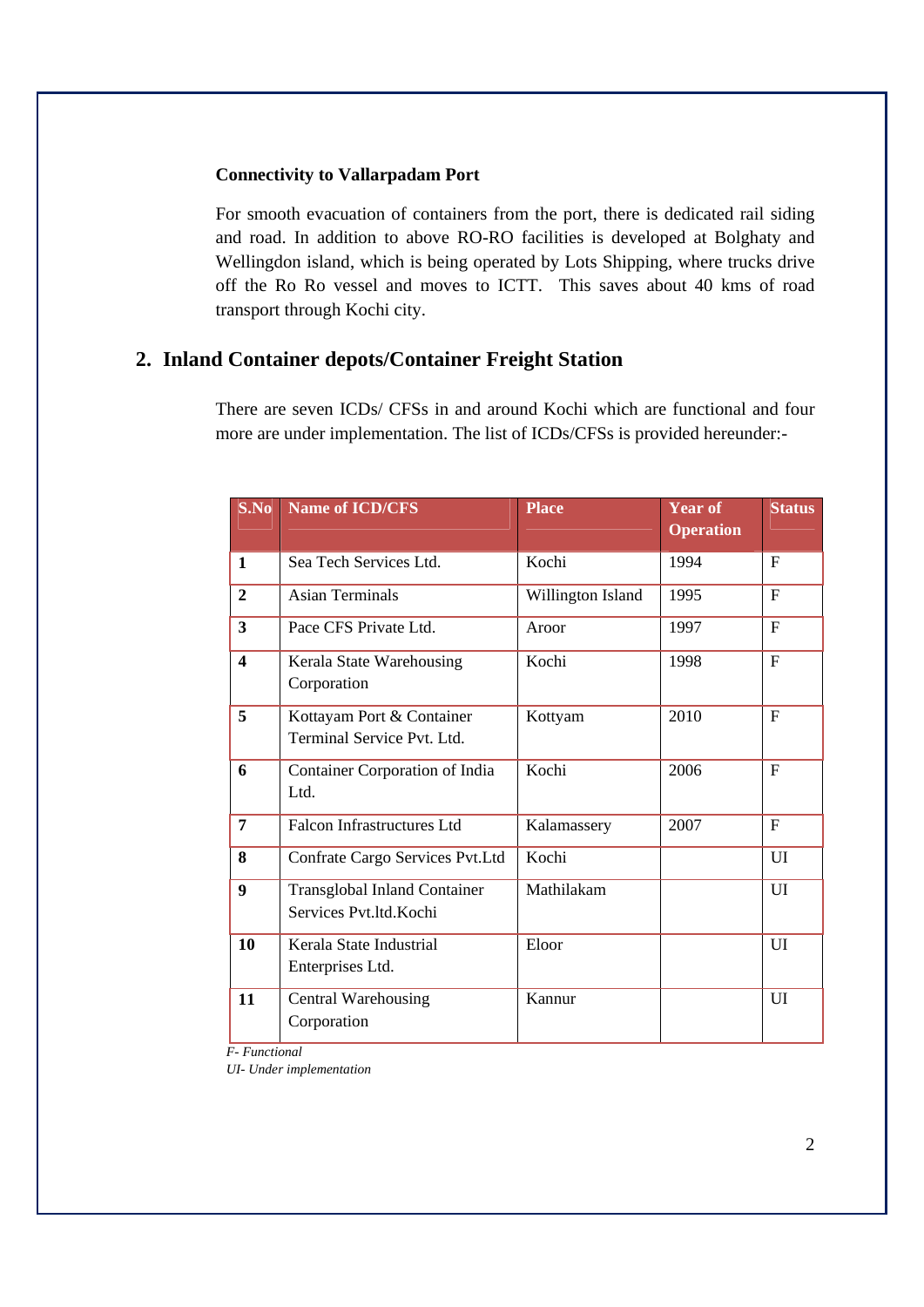# II. Present Modal Share

Currently the movement of cargo within the Kerala hinterland is by truck except in Champakara and Udyogamandalam canals, where certain bulk cargoes are transported by barges.

# III. Terminal configuration and facilities

| #              | Name of the<br><b>Terminal</b> | Area (in<br>Hectare) | <b>Facilities available at each terminals</b>                    |
|----------------|--------------------------------|----------------------|------------------------------------------------------------------|
| $\mathbf{1}$   | Kottapuram                     | 0.58                 |                                                                  |
| $\overline{2}$ | Aluva                          | 1.33                 | 30 m RCC Jetty<br>300 sqm covered warehouse<br>٠                 |
| 3              | Maradu                         | 2.02                 | Open storage<br>٠                                                |
| $\overline{4}$ | Vaikkom                        | 0.51                 | 18 MT mobile hydraulic crane<br>٠<br>3 MT capacity forklift<br>٠ |
| 5              | Thanneermukkom                 | 0.97                 | 3 Phase Power Supply                                             |
| 6              | Thrikunapuzha                  | 0.50                 | Drinking Water Supply<br>٠<br>Balance open space may be used for |
| $\overline{7}$ | Kayamkulam                     | 1.63                 | container storage or for other value added                       |
| 8              | Kollam                         | 0.90                 | services for cargo and passenger facilitation                    |
| 9              | Alleppey                       | 2.26                 | Under construction. Likely to be completed                       |
|                |                                |                      | by December'2012.                                                |

# IV. Catchment Area and Cargo Potential

# 1. KOTTAPURAM TERMINAL

## 1.1 CATCHMENT AREA AND CONNECTIVITY OF THE TERMINAL

Kottapuram terminal may serve the areas of North Kerala like Thrissur, Calicut, Malappuram and Palakkad which seek access to the waterways. Thrissur and Calicut district get access to NW3 from this terminal. The road map and nearest railway head of the terminal is provided hereunder:-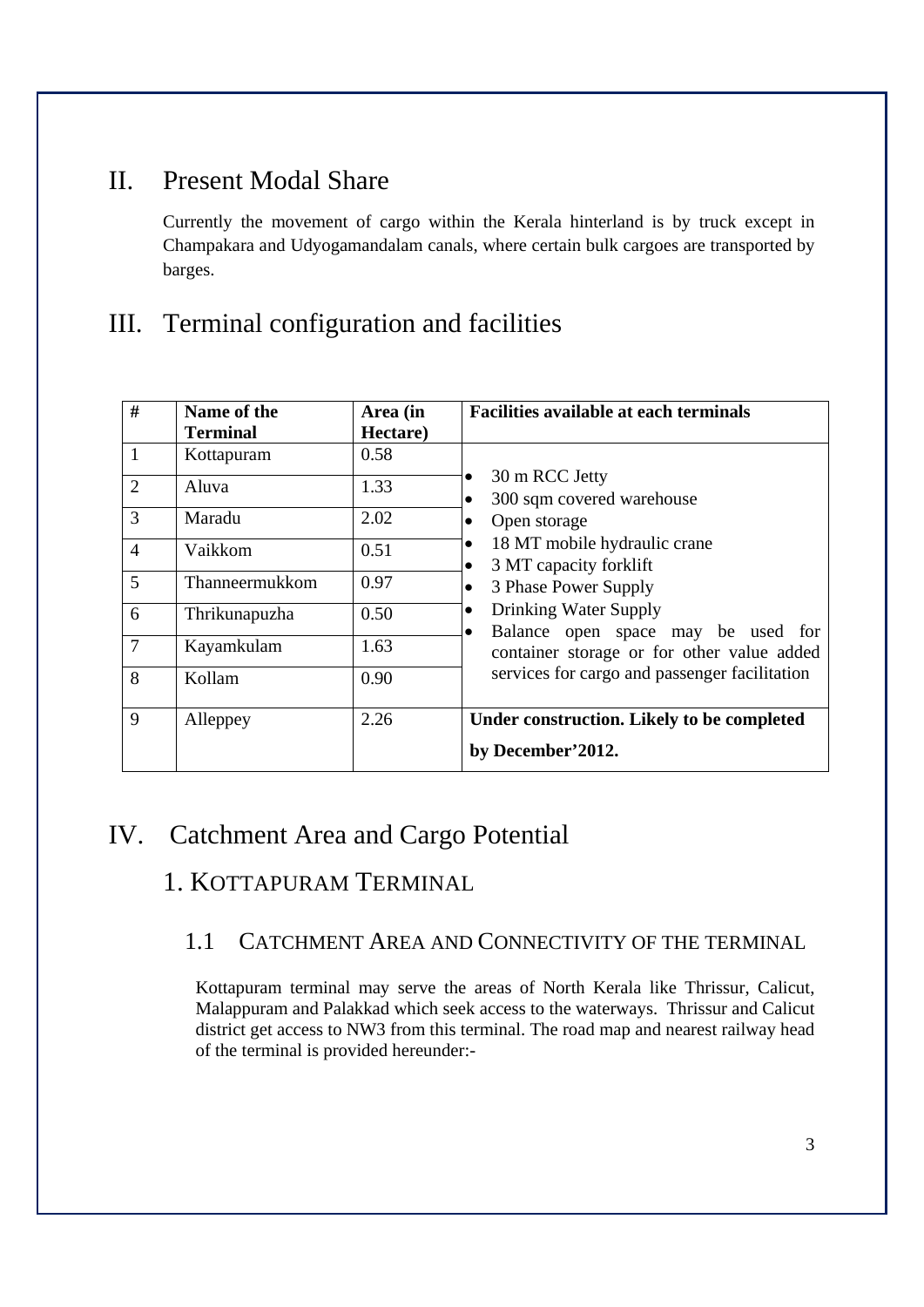

# 1.2 PSU'S IN THE NORTH KERALA DISTRICT

| <b>Keltron Electro Ceramics Limited</b><br>Malappuram Dist                     | Malabar Cement Ltd<br>Palakkad dist.                                    |
|--------------------------------------------------------------------------------|-------------------------------------------------------------------------|
| Steel & Industires Forgings Ltd<br>Thrissur                                    | <b>Steel Complex Limited</b><br>Kozhikode                               |
| • Trichur Co-operative Spinning Mills Ltd<br>Trichu                            | The Metal Industries Limited<br>$\bullet$<br>Shoranur-679122            |
| Malappuram Co-operative Spinning Mills<br>Ltd, Malappuram                      | <b>Steel Industries Kerala Limited</b><br>$\bullet$<br>Thrissur         |
| Sitaram Textiles Ltd., Thrissur                                                | The Cannannore Co-operative<br>$\bullet$<br>Spinning Mills Ltd., Kannur |
| Kerala Clays & Ceramics Products Ltd.,<br>$\bullet$<br>Kannur                  | Keltron Crystals Ltd, Kannur                                            |
| Kerala State handloom Development<br>$\bullet$<br>Coprporation Limited, Kannur | <b>Keltron Component Complex</b><br>Ltd., Kannur Kerala                 |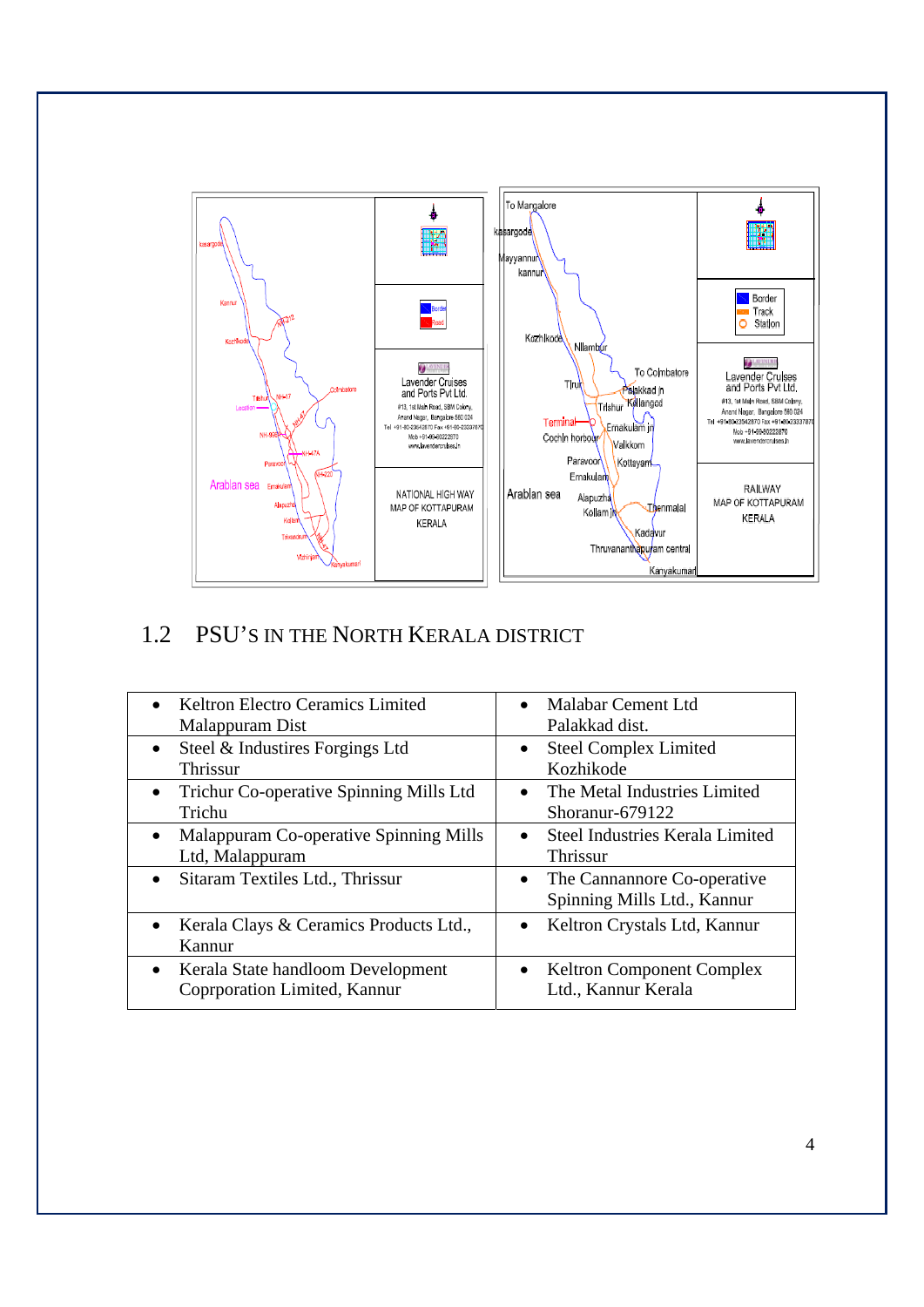## 1.3 INDUSTRIES IN CALICUT

Kozhikode district represents one of the industrially advanced areas of the state, with many small scale industries flourishing from early days some of the important large and medium scale industries are:-

- Textiles rayons,
- Grade pulp,
- Soap,
- Cosmetics,
- Oil,
- Wheat flour,
- Steel products,
- Tiles,
- Sea food processing,
- Allopathic medicines etc.

According to the latest statistics available, there are 16 large and medium units and 7709 (position as on 1993-94) SSI units. Of the 7709 SSI units, 843 are agro based, 204 building material –based and 2794 miscellaneous. The 16 large and medium scale industrial units in the district are:-

| • Grasim Industries Ltd; pulp<br><b>Division Mavoor</b>             | Malabar Spinning & Weaving co,<br>Ltd: Thiruvannur Nada.             |
|---------------------------------------------------------------------|----------------------------------------------------------------------|
| Common wealth weaving<br>$\bullet$<br>Factory.                      | Hindustan Leaver Ltd; Big bazaar<br>Kozhikode.                       |
| • Keltron T.V Units, Nandi Bazar<br>Koyilandy.                      | The common wealth Trust (India)<br>Ltd Puthiyara.                    |
| The common wealth Weaving<br>$\bullet$<br>factory Beach, Kozhikode. | The common wealth tile Factory,<br>Feroke.                           |
| Southern Gas Ltd Cheruvannur.<br>$\bullet$                          | The Kerala State coir corporation<br>$\bullet$<br>Beypore.           |
| Malabar Organic Ltd, Moodadi<br>$\bullet$<br>,Koyilandy             | Uniroyal Marine Exports Ltd<br>Vengalam, (po)Kozhikode.              |
| Baby Marine Exports Ltd , west<br>$\bullet$<br>Hill.                | <b>Malabar Crump Rubber Factory</b><br>Kuppayakode Kodencherry.      |
| Poilakada Fisheries, West Hill<br>$\bullet$<br>Kozhikode.           | Charupara Bricks & metals,<br>thottumukkam, Kodiyathur,<br>Kozhikode |

The timber industry has great influence on the economy of this district. A feature of this industry is the concentration of units in and around Kallai. A large number of saw mill are located here. The finished timber goods are marketed locally.

As a corollary to the establishment of saw mills, furniture making has also sprung up in the district. There are 1031 registered forest based industrial units. All these units are concentrated at Kallai, Cheruvannur and Feroke area.

Another major industry is the tile industry. The first tile factory is in Puthjiyara, Kozhikode. The tile factories are mostly concentrated at Feroke-Cheruvannur area,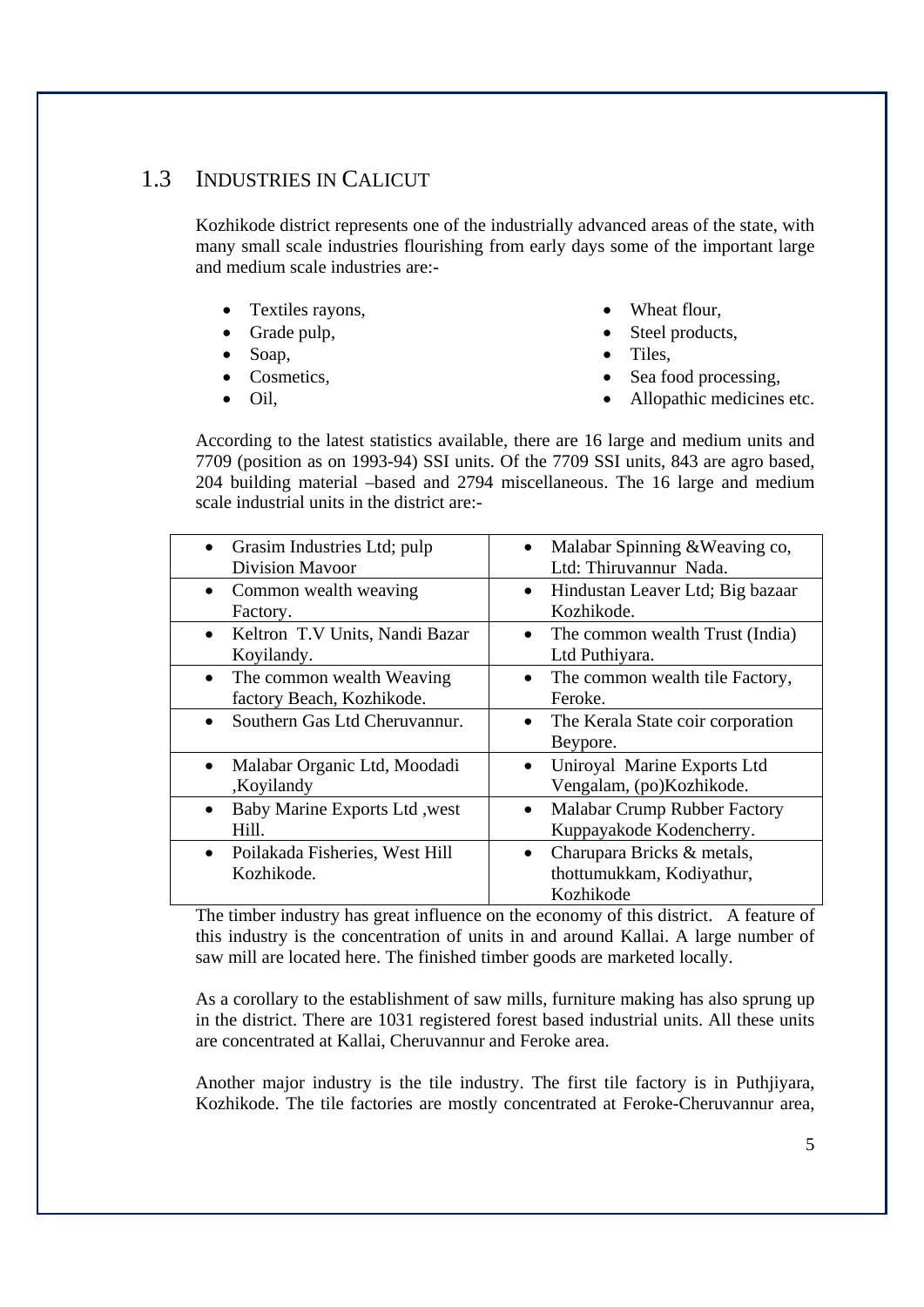which is rich in quality clay deposits. The tiles from Kozhikode are famous all over the country and command an export market. There has also been diversification in this industry with the production of ceramic pottery & crockery, stone ware pipes and insulation materials.

Among other important industries mention are textiles, plywoods, splints and veneers, coir, printing and publishing, general engineering, automobiles and oil. The state Government is running an industrial estate with an area of 12.43 acres at west hill. The industrial estate started in 1962 and now has 52 units. The products manufactured are rubber based items, paints and varnishes, engineering goods, plastics, bakery, steel fabrication works, paper bags etc.

The district has ten mini industries estates, set up in ten panchayats, namely Peruvayal, Kunnamangalam, Kunnummal, Naduvannur, Chathamangalam, Payyoil, Balusseri, Unnikulam, Kadalundi and Perambra. There are 118 industrial cooperative societies in the districts.

## 1.4 COIR INDUSTRIES IN CALICUT

- A. Al Basheer, Haji P. I. Ahmed koya & Co, Hamsa Koya & Co,
- B. G & R Kerala heritage Products-Irinjalakuda,Thrissur

## 1.5 OTHER CARGO

The dredged clay from Kochi port has been seen to be good for making bricks. The brick kilns are located in Thrissur area. Use of inland waterways to move the clay upto Kottapuram and further by truck is a good proposition. However, in current scenario, it is being moved through truck from Kochi or Eloor to Thrissur.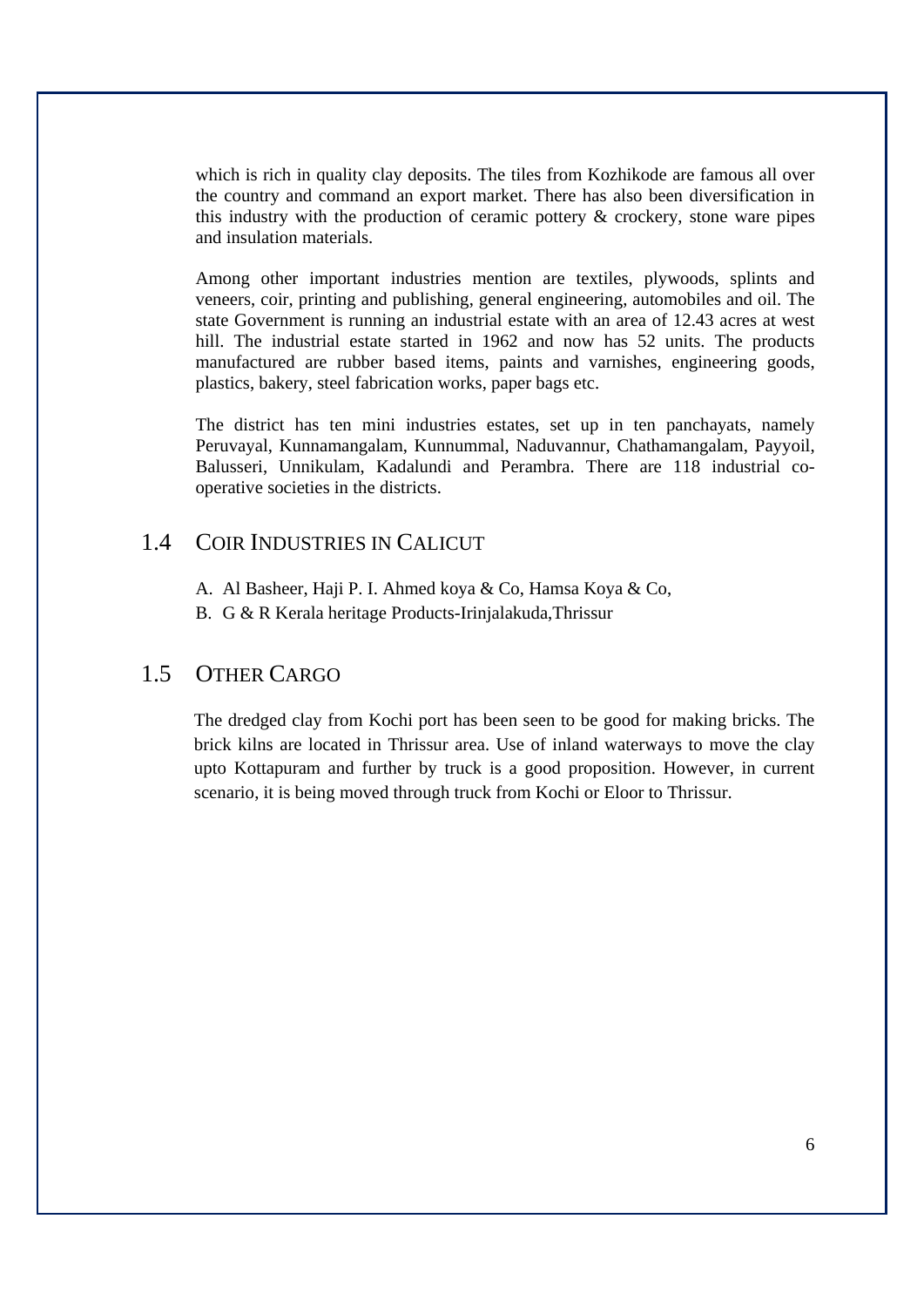## 1.6 TOURISM ARRIVAL



## *The tourism arrivals in vicinity of Kottapuram IWAI terminal*

### *Domestic Arrivals*



## *Foreign Arrivals*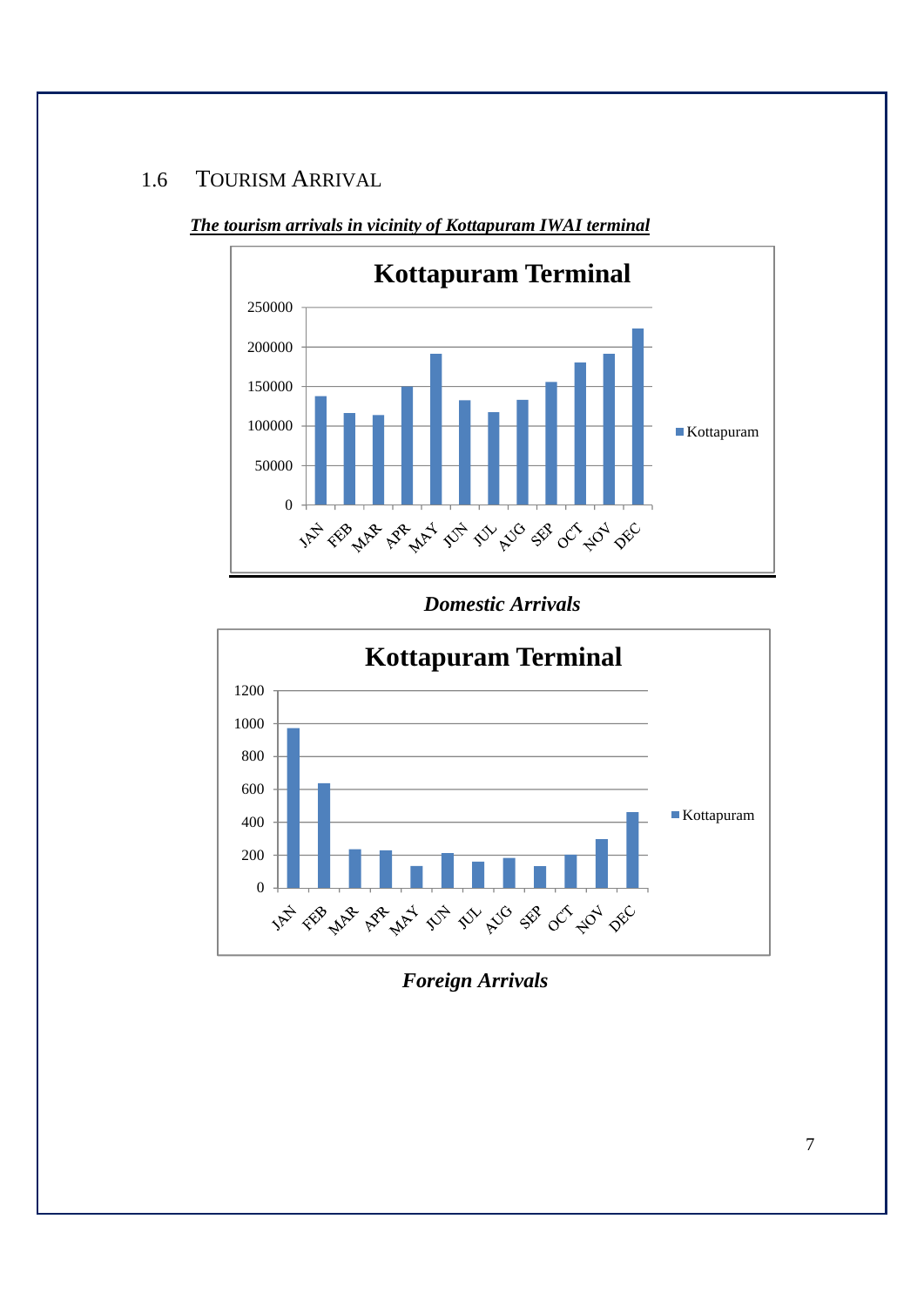## 2. ALUVA TERMINAL

## 2.1 CATCHMENT AREA

This is closer to the airport and located on Udyogamandalam canal which is an industrial area with FACT and many other chemical industries. In addition to above around 40,000 MT of foodgrains go from Wellingdon island FCI godown to Angamali every year.

## 2.2 PSU'S IN THE REGION:

Forest Industries (Travancore) Limited, Aluva

### 2.3 ROAD CONNECTIVITY TO THE TERMINAL

The map of road connectivity to the terminal is provided hereunder:-

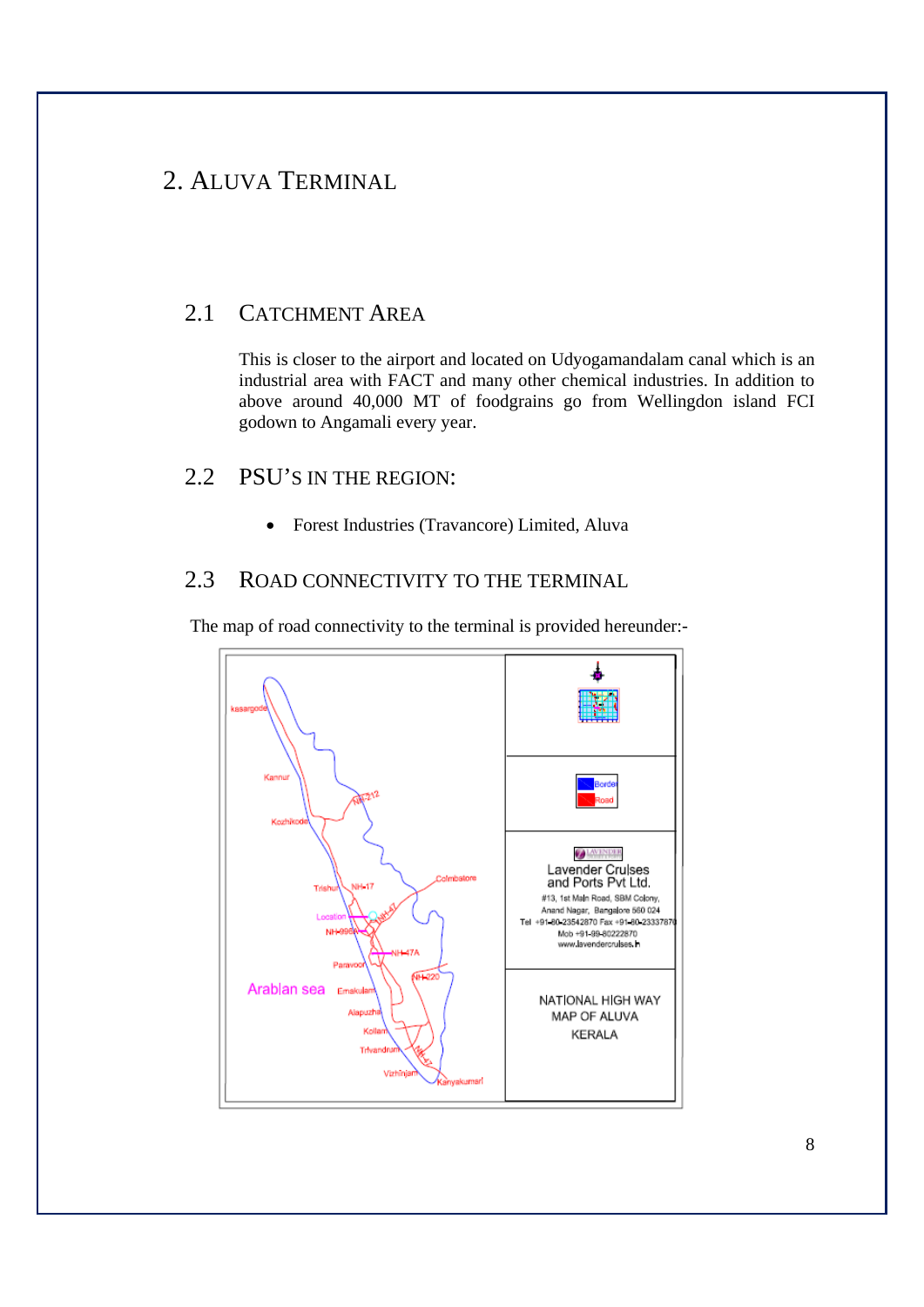## 2.4 TOURISM ARRIVAL



*The tourism arrivals in vicinity of Aluva IWAI terminal*

**Domestic Arrival** 



**Foreign Arrival**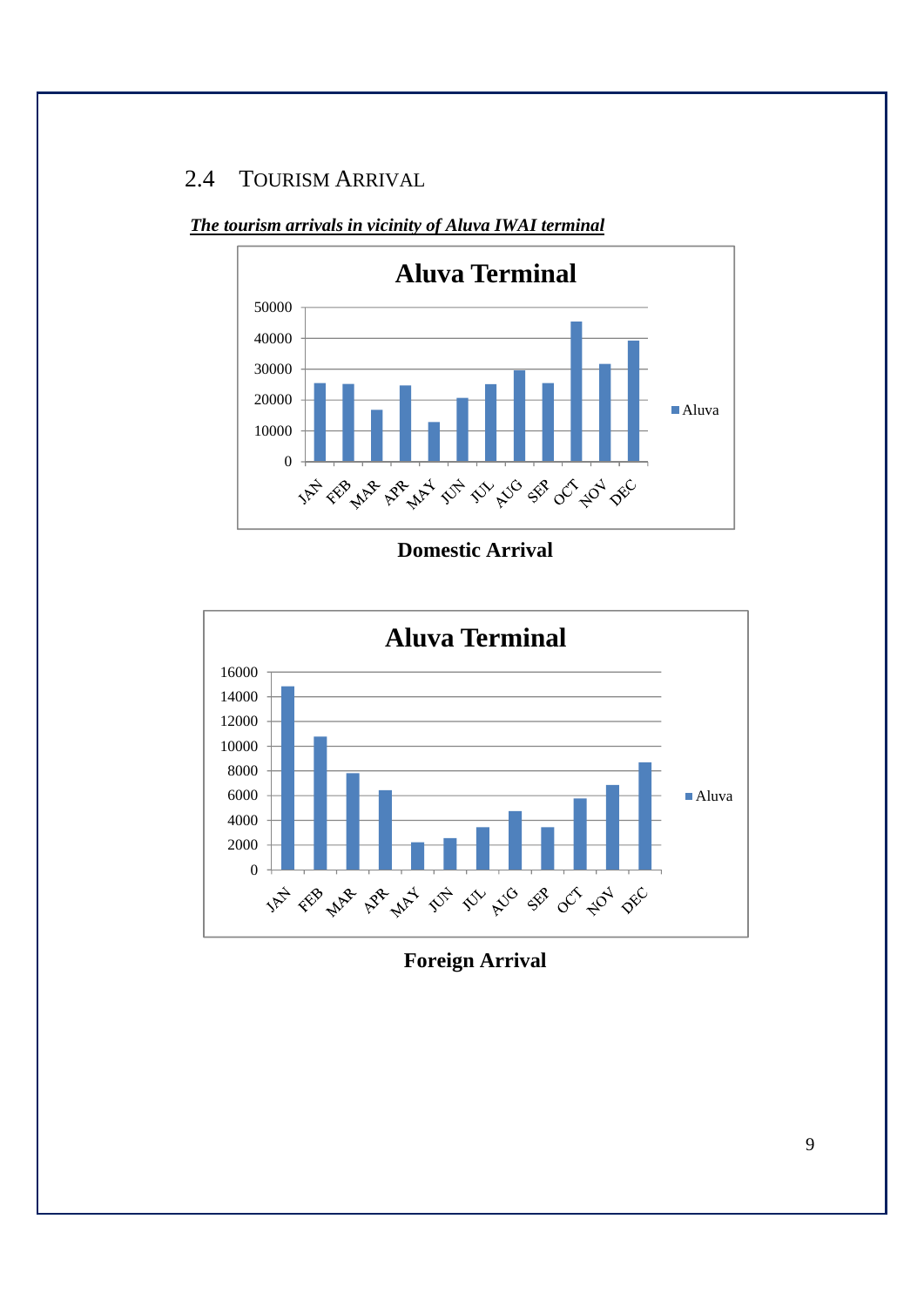# 3. MARADU TERMINAL

## 3.1 CATCHMENT AREA

BPCL and Kakanadu SEZ are located on navigable Champakara canal upstream of this terminal. The Aroor fish processing industry is connected by highway though not very convenient. The terminal is close to Ernakulam railway station and is very near to National waterway no. 47. The road map and nearest railway head from the terminal is depicted below in a map:-



## 3.2 INDUSTRIES IN COCHIN

The major industries in the immediate catchment of this terminal are provided hereunder:-

| • Kerala Electrical $&$ Allied Engg.                       | • The Travancore-Cochin   |
|------------------------------------------------------------|---------------------------|
| Co. Ltd, Cochin                                            | Chemicals Ltd, Cochin     |
| • Traco Cable Company Ltd                                  | Transformers & Electrical |
| Cochin                                                     | Kerala Ltd., Cochin       |
| • Kerala State Bamboo Corporation<br>Ltd., Ernakulam, Dist |                           |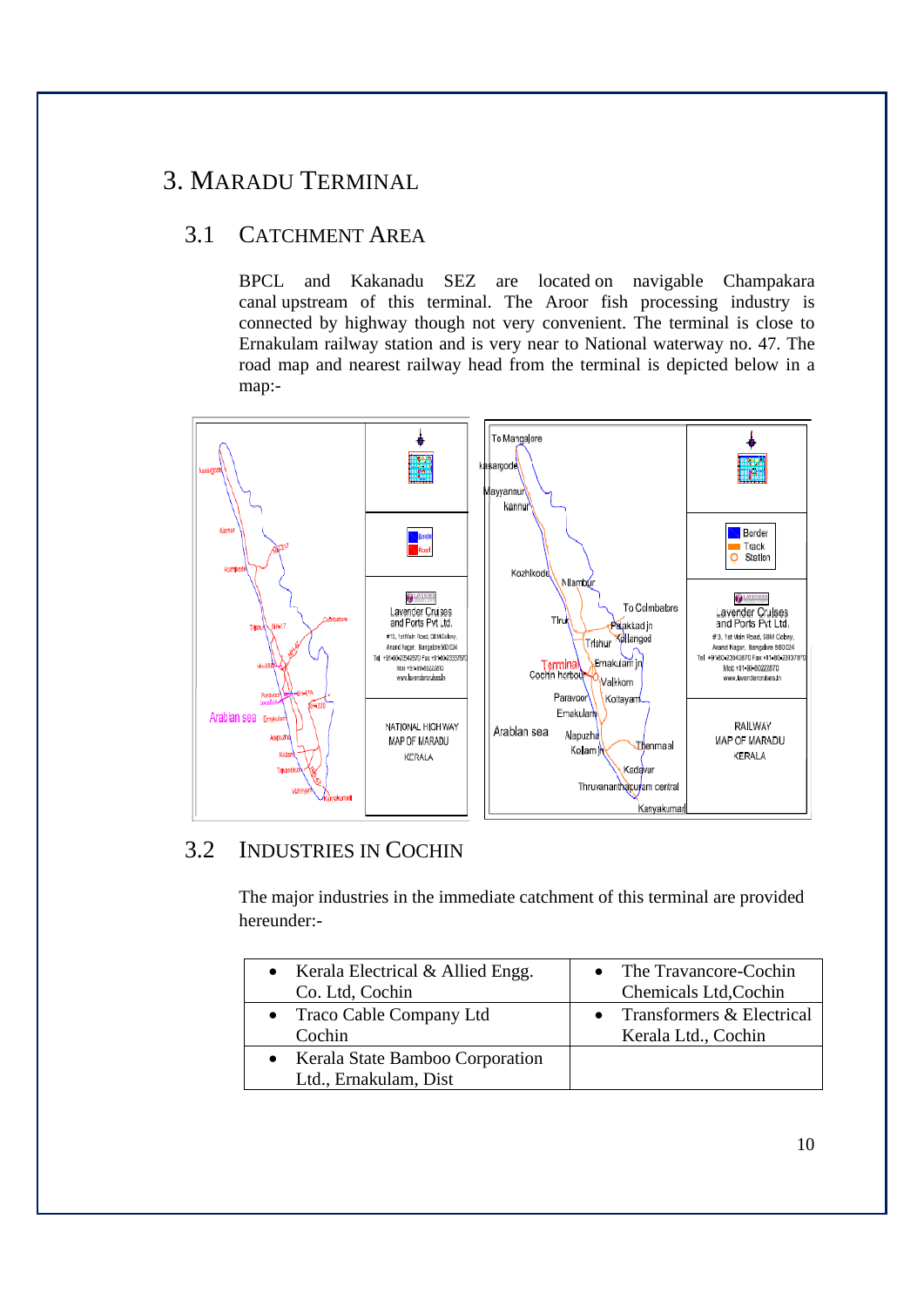Cochin is home to many large and medium scale industries making it the commercial capital of Kerala.

#### **A. Coir Industries in Cochin**

| $\bullet$ Techno exports,       | • T S Abdur Rahman & Co,        |
|---------------------------------|---------------------------------|
| • Suresh Sejpal $& Co,$         | • Regal exports-Ernakulam dist, |
| • Pal Fibre & Palms trading co, | • Indian Emporium               |
| • Veejay exports,               |                                 |

#### **B. Cochin Shipyard Limited**

Cochin Shipyard is one of the leading ship building and ship repair yards in the country. It is in the top 10 public sector undertakings of the Indian government and a builder of the largest ships for both the merchant navy and the Indian Naval Services. Cochin Shipyard is involved in building/repairing tankers, bulk carriers, tugs, patrol vehicles, passenger vessels and docking pontoons.

#### **C. Kochi Refineries Limited**

Kochi Refineries Limited (formerly known as Cochin Refineries Limited) is a petroleum refining company with Bharat Petroleum Corporation Limited (BPCL) as the majority shareholder. In addition to producing petrol, the company also makes diesel, kerosene, liquefied petroleum gas (LPG), furnace oil, aviation turbine fuel, and bitumen.

#### **D. Fertilizers and Chemicals Travancore Limited**

Fertilizers and Chemicals Travancore Limited (FACT) is India's first large scale fertilizer plant. Set up in 1943 as a private enterprise, the Govenment of India is the major shareholder now. From its original business of manufacturing and distributing fertilizers, FACT has now diversified into engineering consultancy and equipment manufacturing as well. The detailed traffic which is currently moved through waterways is provided in next section.

#### **E. Fishing**

With a vast expanse of sea on one side and an all-weather port it goes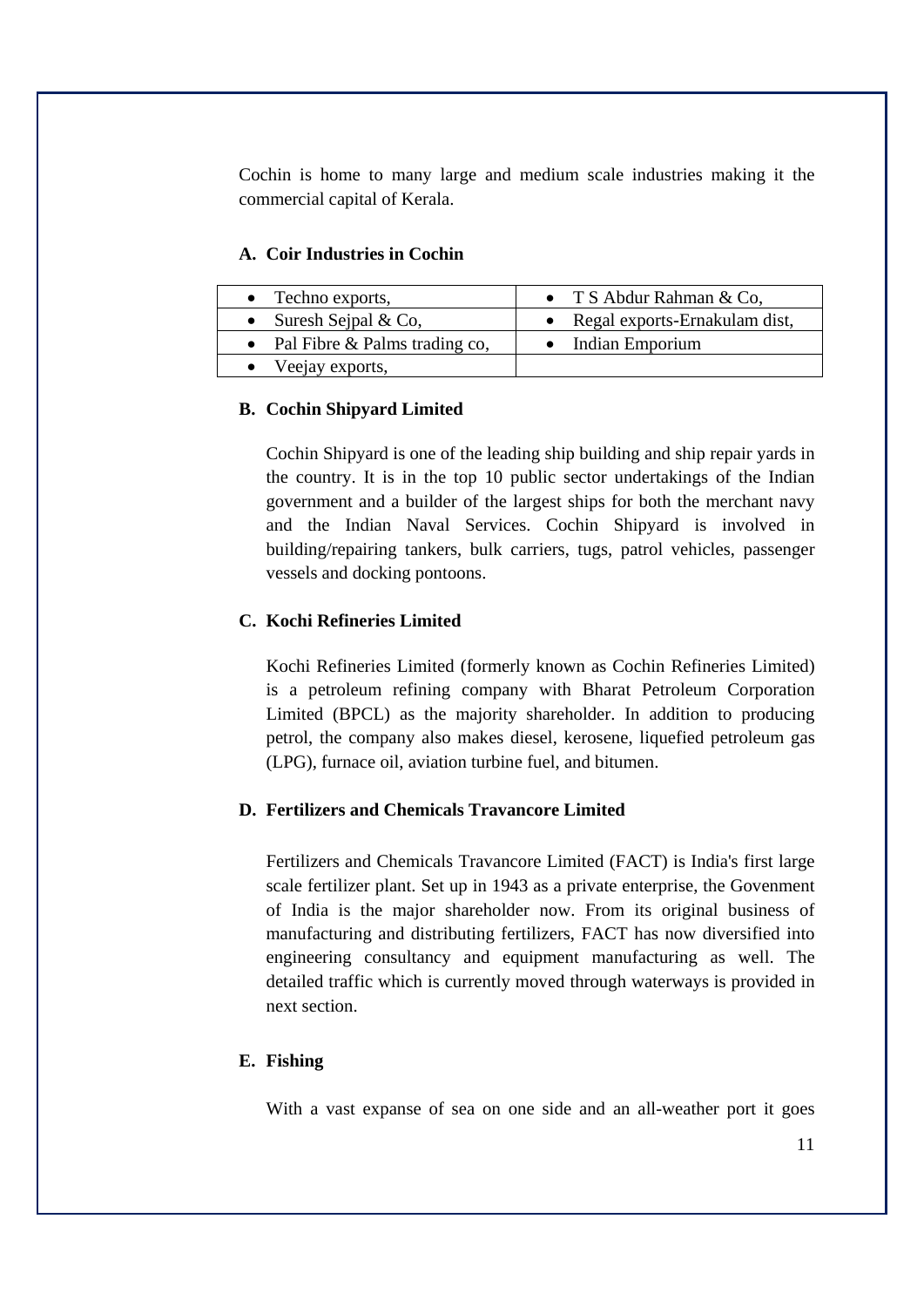without saying that fishing and seafood export is one of the major industries in and around Cochin.

### **F. Other industries**

|        |  | Cochin is also home to many other large to small-scale industries including |  |
|--------|--|-----------------------------------------------------------------------------|--|
| Indian |  |                                                                             |  |

| Rare Earths,<br>$\bullet$                 | Hindustan Machine Tools,                                             |
|-------------------------------------------|----------------------------------------------------------------------|
| Premier Tyres,                            | Ogale Glass Works,                                                   |
| Carborandum Universal,                    | Hindustan Insecticides,                                              |
| Forest Industries<br>of<br>Travancore,    | Travancore Cochin Chemicals,                                         |
| Asoka Textiles,                           | Indian Aluminium Company,                                            |
| Cominco Binani Zinc,                      | Periyar Chemicals,                                                   |
| <b>Standard Potteries,</b>                | Kerala<br>Machinery<br>Agro<br>Corporation,                          |
| Modern Bakeries,                          | Kerala Electricals and Allied<br>Engineering<br>Company<br>(Mamala), |
| Cable<br>Traco<br>Company<br>(Irimpanam), | Transformers<br>and Electricals<br>(Angamali),                       |
| Travancore<br>Rayons<br>(Perumbavoor)     | Periyar Cables (Karukutty).                                          |

## 3.3 TOURISM ARRIVAL





**Domestic Arrival**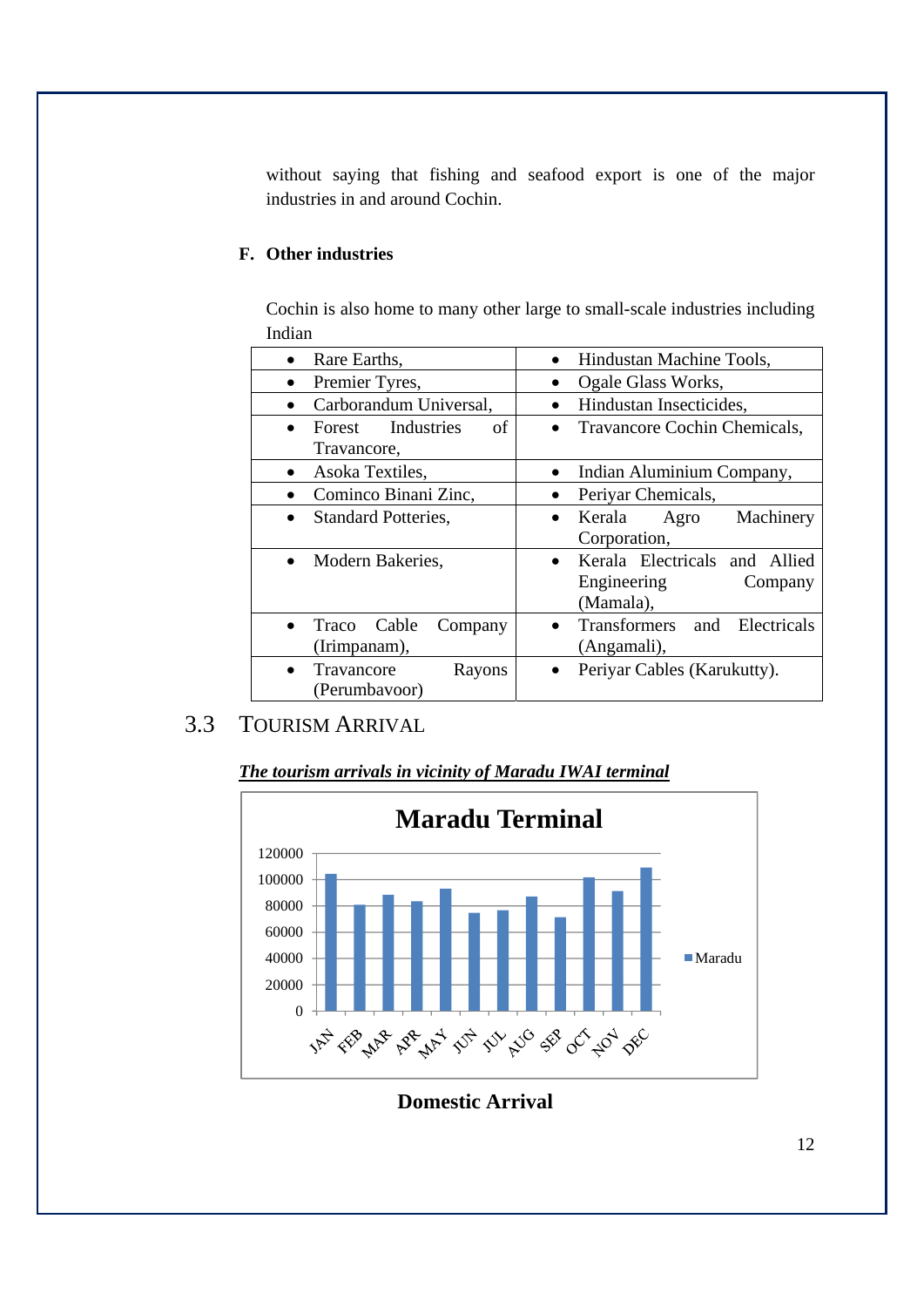

**Foreign Arrival** 

## 3.4 FACT

FACT is a sector by itself since; it is the largest user of the inland waterways.

### **A. BENZENE**

The movement of Benzene (density 0.8 MT/ cbm) is 150 MT per day from Wellington Island to FACT Petrochemical Division. Facility to load barge exists at Wellington Island with HHA. Other suppliers are Ganesh Benzo, Konkan Tanks, Ruchi Soya who supply by tanker trucks. Facility to move by barge must be created at both ends.

### **B. AMMONIA**

Currently 500 MT per day of Ammonia (density 0.58 MT/ cbm) moves between units of FACT by road. Ammonia moves from Petrochemical Division to Ambalamedu in Champakara, Periyar. Facility to unload and store is available.

## **C. PHOSPHORIC ACID**

Currently it moves by barge and road. About 1/3 rd moves from Wellington Island to FACT Udyogamandalam barge via Vanapuzha canal.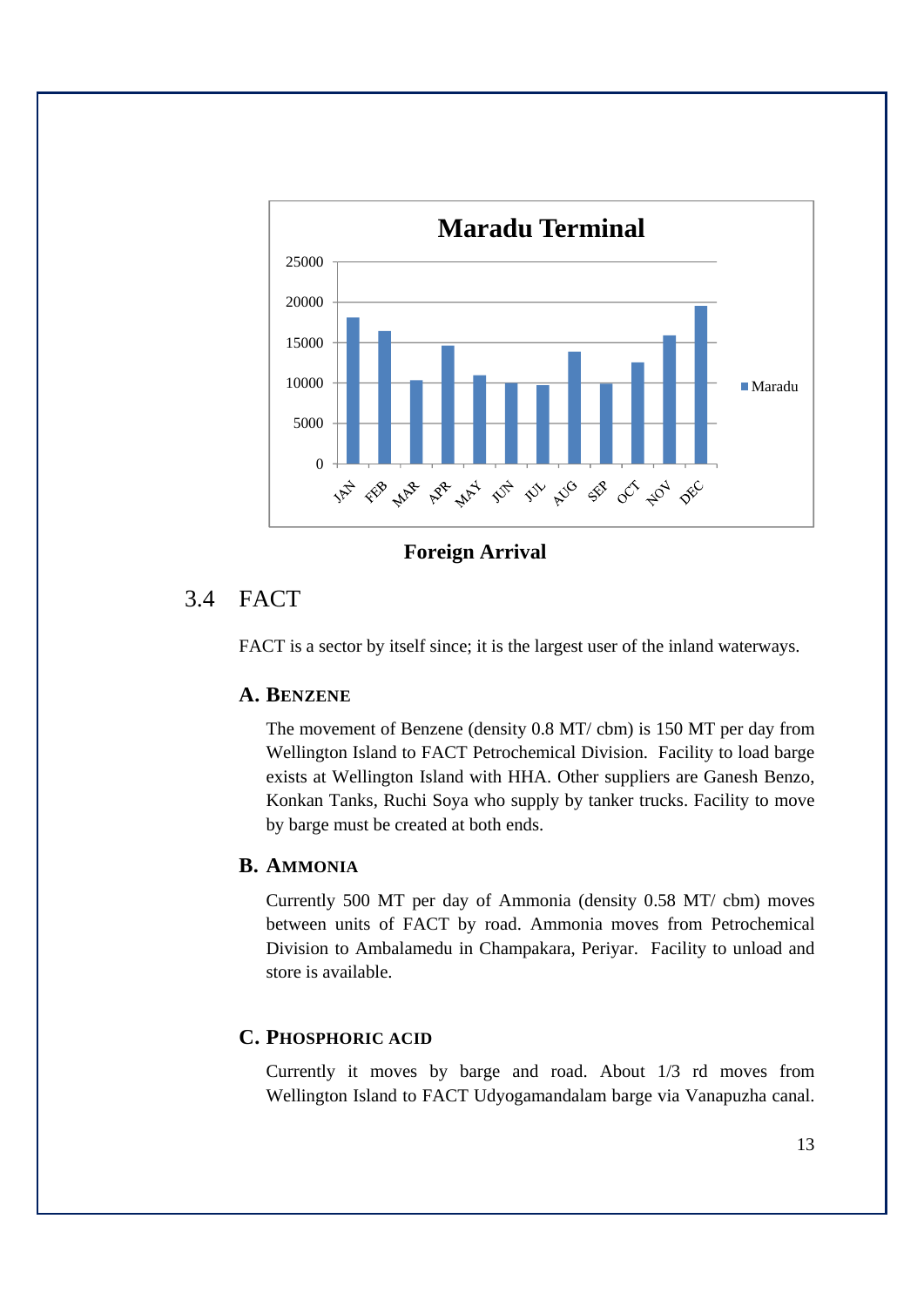About  $2/3<sup>rd</sup>$  moves from Island to Cochin FACT Ambalamugal barge via Chitrapuzha canal.

#### **D. FURNACE OIL**

Furnace oil moves from BPCL jetty to FACT terminal. Furnace oil is also distributed from BPCL to other consumers in southern part of the state.

## 3.5 POTENTIAL FOR RO RO FERRY FROM MARADU TO

### **KOTTAPURAM**

There is potential to develop Ro-RO facilities between Maradu and Kottapuram especially for movement of POL trucks between Ambalamugal (near Maradu Terminal) and Kottapuram to further proceed to north Kerala by road.

Truck movement is stopped by Kochi police within Kochi city limits between 8AM and 8PM on all days. This limits the window for truck movement to the 12 hours at night. Waterway offers an opportunity to ply Ro-Ro ferry between Maradu and Kottapuram to facilitate the movement between North to South Kerala.

## 4. VAIKKOM TERMINAL

#### 4.1 CATCHMENT AREA

This terminal serves the eastern part of the Vembanad lake. However, Kottayam Port is also located conveniently towards the south and thus the hinterland would get divided between these two locations. The southern side of Ernakulam is closer to vaikom while maradu is closer to the central areas.



### 4.2 PSU'S IN THE DISTRICT

• The Travancore Cements Ltd, Kottayam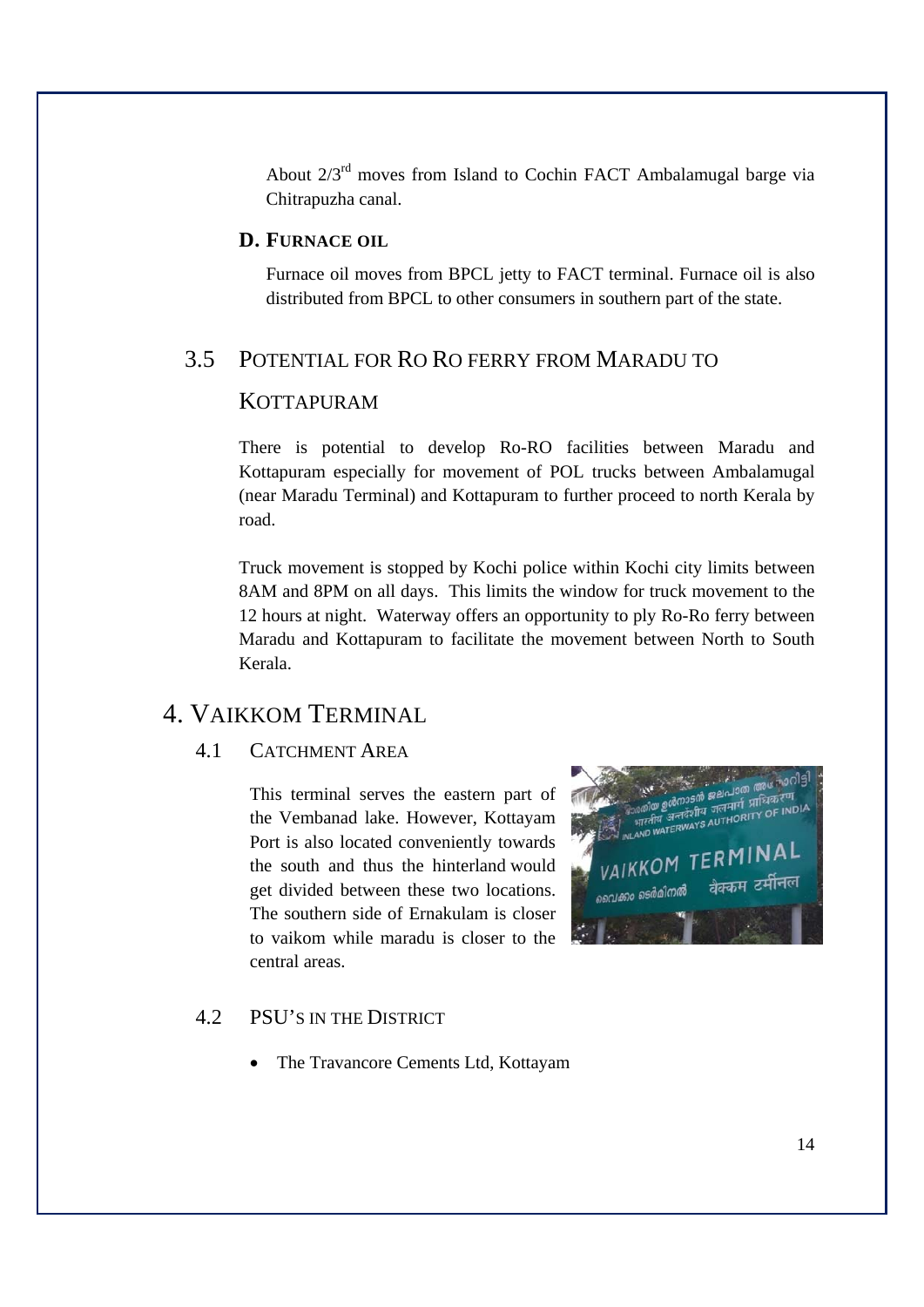#### 4.3 COIR INDUSTRIES IN KOTTAYAM

J X exporting Company Pvt Ltd,P.S John & Co,

#### 4.4 RUBBER BASED PRODUCTS

The rubber based products are mainly exported from Kottayam. Kottayam has an ICD as described in earlier sections. The containers are sealed and transported to ICTT, Vallarpadam by road trucks. This is a prospective cargo to be moved through waterways through the feeder canals connecting national waterways. Import through Kochi Port is 7816 tons for the financial year 2009-2010

## 5. THANNEERMUKKOM AND ALAPPUZHA TERMINAL

### 5.1 CATCHMENT AREA

The catchment area of these terminals house many coir and coir product manufacturers.

#### 5.2 PSU'S IN THE REGION:

- Kerala State Drugs & Pharmaceuticals Ltd, Alappuzha
- Autokast Limited, SN Puram ,Alappuzha

#### 5.3 MAJOR CARGO FROM THE REGION

The economy of the district is predominantly based on agriculture and marine products. Though the district is industrially backward, some traditional industries based on coir and coir products, marine products, handlooms, different types of handicrafts, toddy tapping, etc. have been dominating the scene from the very early times. The district is known as the traditional home of coir industry in Kerala.

### **A. Coir**

The easy availability of raw materials and existence of backwaters and canals suitable for the wetting of green husk and accessibility of transportation are the main factors for the development of this industry. Alappuzha is the major production centre of coir and coir products in the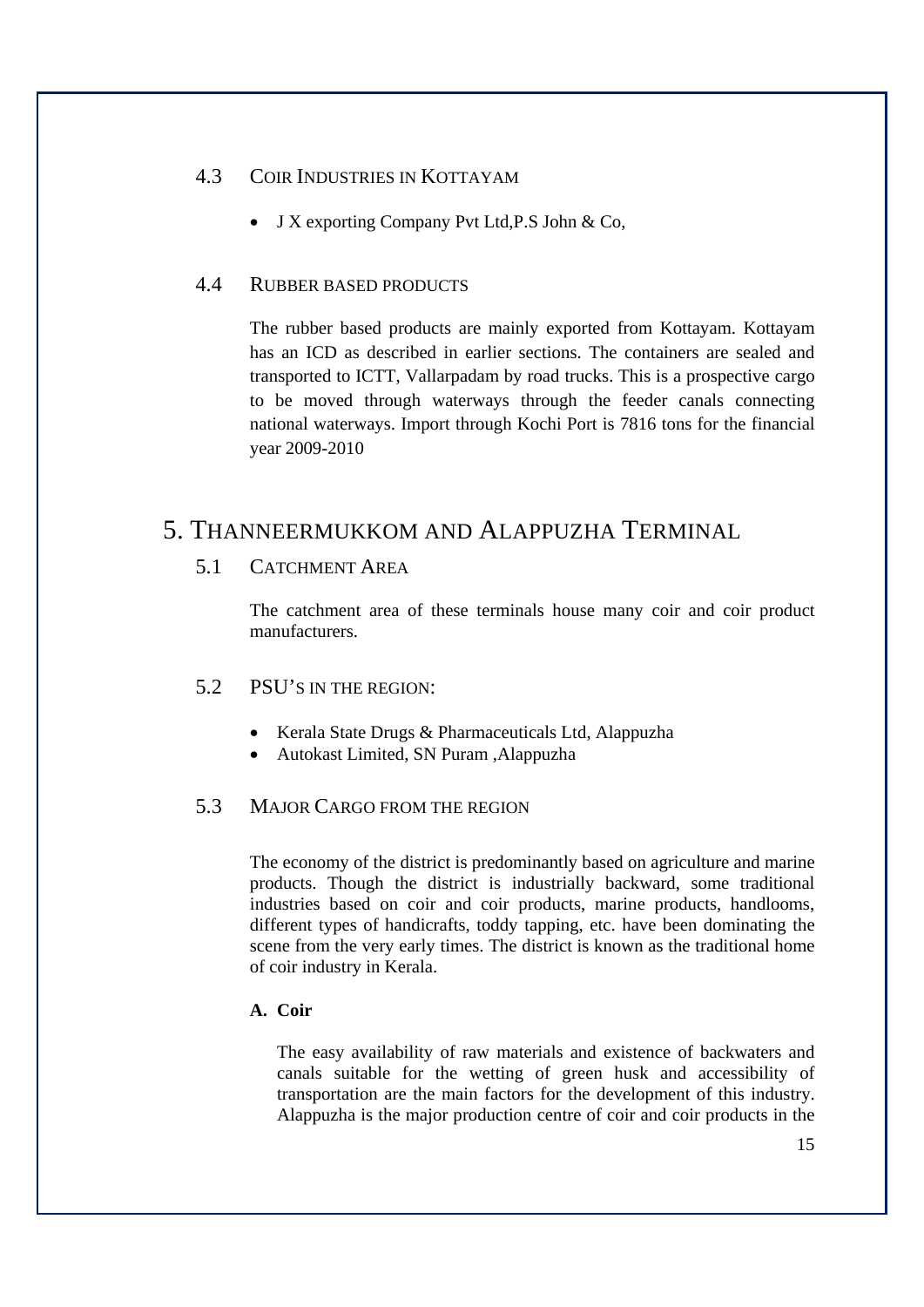State. There are about four thousand production units including a few big factories for coir in the district. There are at present 15 mechanized looms too. Attempts are being made for the revival and revitalization of the industry through co-operative societies. There are 41 cooperative societies in the coir sector. There is a central coir marketing society for the export of the produce of primary societies. Around 700 TEUs per month are moving out of this region for export.

The other important commodities manufactured in these areas are copra, coconut oil, glass, mats, marine food and matches.

#### **Coir Companies in Alappuzha**

| Aspinwall & Co.                  | Bismilla Coir Mart & Exports,           |
|----------------------------------|-----------------------------------------|
| Bon Flora India,                 | Brothers Coir Mills Pvt Ltd,            |
| Chandra Coir mills Pvt Ltd       | Charankattu Coir manufacturing Co.      |
| $\bullet$                        | $\bullet$                               |
| Coco Palm Products-Vazhichery,   | Cocomat International,<br>$\bullet$     |
| Coir Floor Furnishing Company,   | Coirflex,                               |
| $\bullet$                        | $\bullet$                               |
| Coirtex India,                   | D.C.Mills,                              |
|                                  | $\bullet$                               |
| Devaswamchira Coir Fabrics,      | East West Exports,<br>$\bullet$         |
| Eastern Products,                | Eastern Rug Mills,                      |
|                                  | $\bullet$                               |
| Fashin Coir Mills,               | Fibre World,                            |
| $\bullet$                        | $\bullet$                               |
| Floor Décor,                     | Form Matting India Ltd,                 |
| $\bullet$                        | $\bullet$                               |
| Free India Coir Manufacturing Co | G P Coir mart,                          |
| $\bullet$                        | $\bullet$                               |
| Gemini exports,                  | General Supplies Industry,<br>$\bullet$ |
| Good Morning Coir Mills,         | Goodwill Coir manufacturing co.         |
| $\bullet$                        | $\bullet$                               |
| Gopal Coir Factory,              | Gopalakrishna Coir Works,               |
| $\bullet$                        | $\bullet$                               |
| Gover Horowitz Pvt. Ltd,         | Gunbow trading company,                 |
|                                  | $\bullet$                               |
| Hidustan Coir,                   | Home furnishings,                       |
| $\bullet$                        | $\bullet$                               |
| Hot mats,                        | Imperial coir industries,               |
| $\bullet$                        | $\bullet$                               |
| imperial coir yarn trading co,   | Indian Coir decorators,                 |
|                                  | $\bullet$                               |
| Indian Coir manufacturing co,    | Indian coir yarn textiles,              |
| $\bullet$                        | $\bullet$                               |
| Indo Foreign coir corporation,   | International trading corporation,      |
| $\bullet$                        | $\bullet$                               |
| J R Export industries,           | Jayasree Coir mills,<br>$\bullet$       |
| Jos Coir mills,                  | Jyothi coir mills pvt ltd,              |
| $\bullet$                        | $\bullet$                               |
| Kanti Floor Furnishers,          | Keral coir mills,                       |
|                                  | $\bullet$                               |
| Kerala Balers Ltd.,              | Kerala Coir Mills.,                     |
| $\bullet$                        | $\bullet$                               |
| Madhavan Inc.,                   | Mankott Coir Industries,                |
| $\bullet$                        | $\bullet$                               |
| Marketing Federation Ltd.        | Mathew & Sons,                          |
| $\bullet$                        | $\bullet$                               |
| Mathew C,                        | Mathew Joseph & company.,               |
| $\bullet$                        | $\bullet$                               |
| Mattings Co. Operative Society,  | Mayithara Trading Corporation,          |
| $\bullet$                        | $\bullet$                               |
| N.C. John & sons Limited         | Naranji Coir Industrials,               |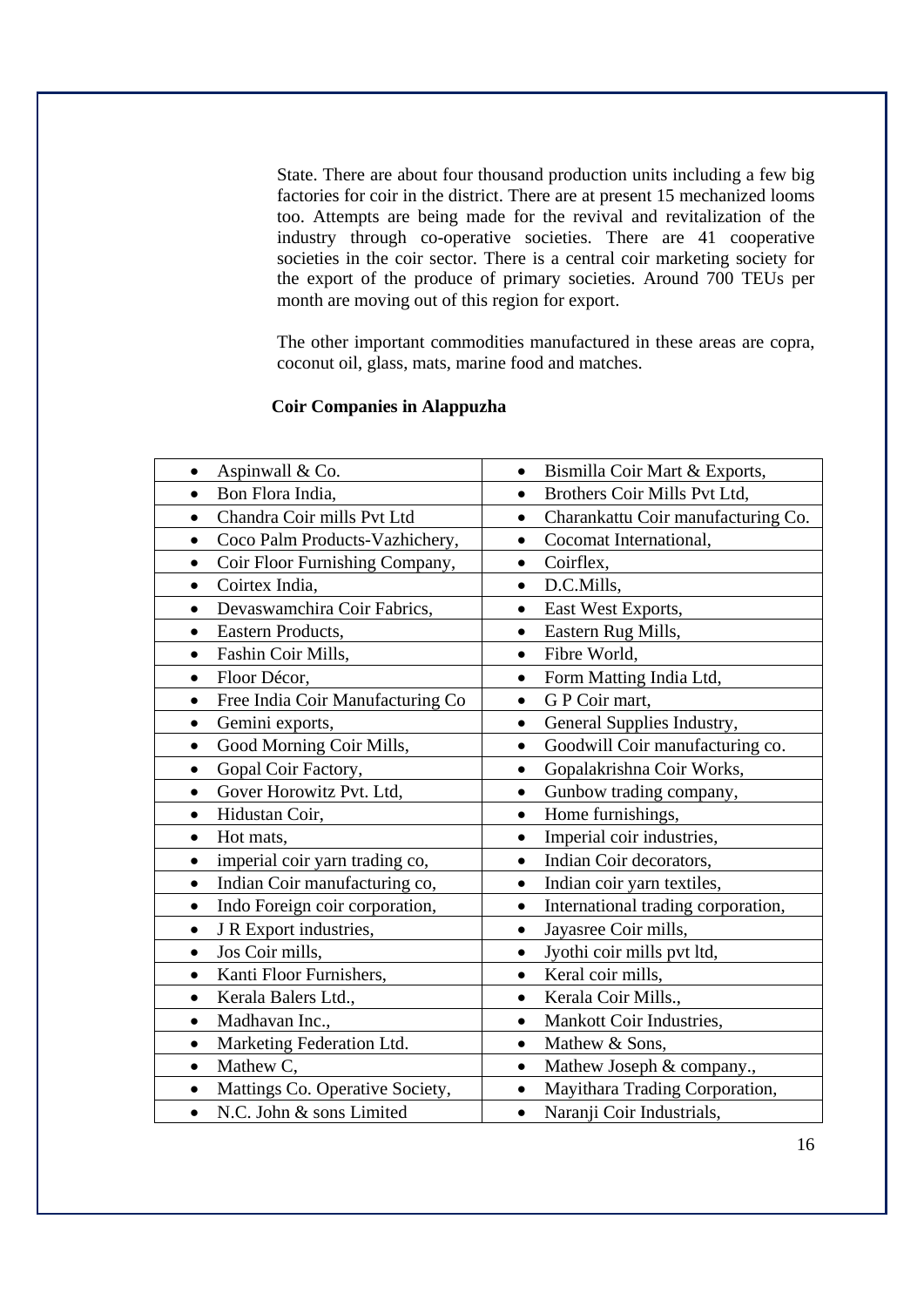| Palm Fibre                                      |
|-------------------------------------------------|
| Pooppally Exports,<br>٠                         |
| Quality Coir Products.<br>$\bullet$             |
| Rajan Brothers Coir Works,<br>$\bullet$         |
| Reveendra Coir Works,<br>$\bullet$              |
| S.B. Coir Company,                              |
| Sijo Enterprises,<br>$\bullet$                  |
| Southern Coir Mills,<br>$\bullet$               |
| The Kerala State Co. Op Coir,<br>$\bullet$      |
| The Koncherry Coir Factories,                   |
| The Padma Mourzouks Company,                    |
| The Taj Coir Mills,<br>$\bullet$                |
| Thomas Varghese & Company.,<br>$\bullet$        |
| Transoceanic Trading Corporation.,<br>$\bullet$ |
| Travancore Exports,<br>$\bullet$                |
| Travancore Mats & Mattings Co                   |
| Variamparambil Factories.,<br>$\bullet$         |
| Western India Fibre Company,<br>$\bullet$       |
| Sons India Ltd,                                 |
|                                                 |

#### **B. Fisheries**

Alappuzha district occupies a very important position in the fisheries map of Kerala. Its western boundary is the Arabian sea having rich marine resources. More than 20 per cent of the total area of the district is waterlogged.

The total population of fishermen in the district is 136,300. The sea farming fisherman population is 87,027 and the inland fishermen population is 49,273. Of these not less than 40 per cent are active fishermen and of the remaining more than 60 per cent are either directly or indirectly engaged in fishing operation. The fishing season in the marine sector is from October to May and in the inland sector it is throughout the year.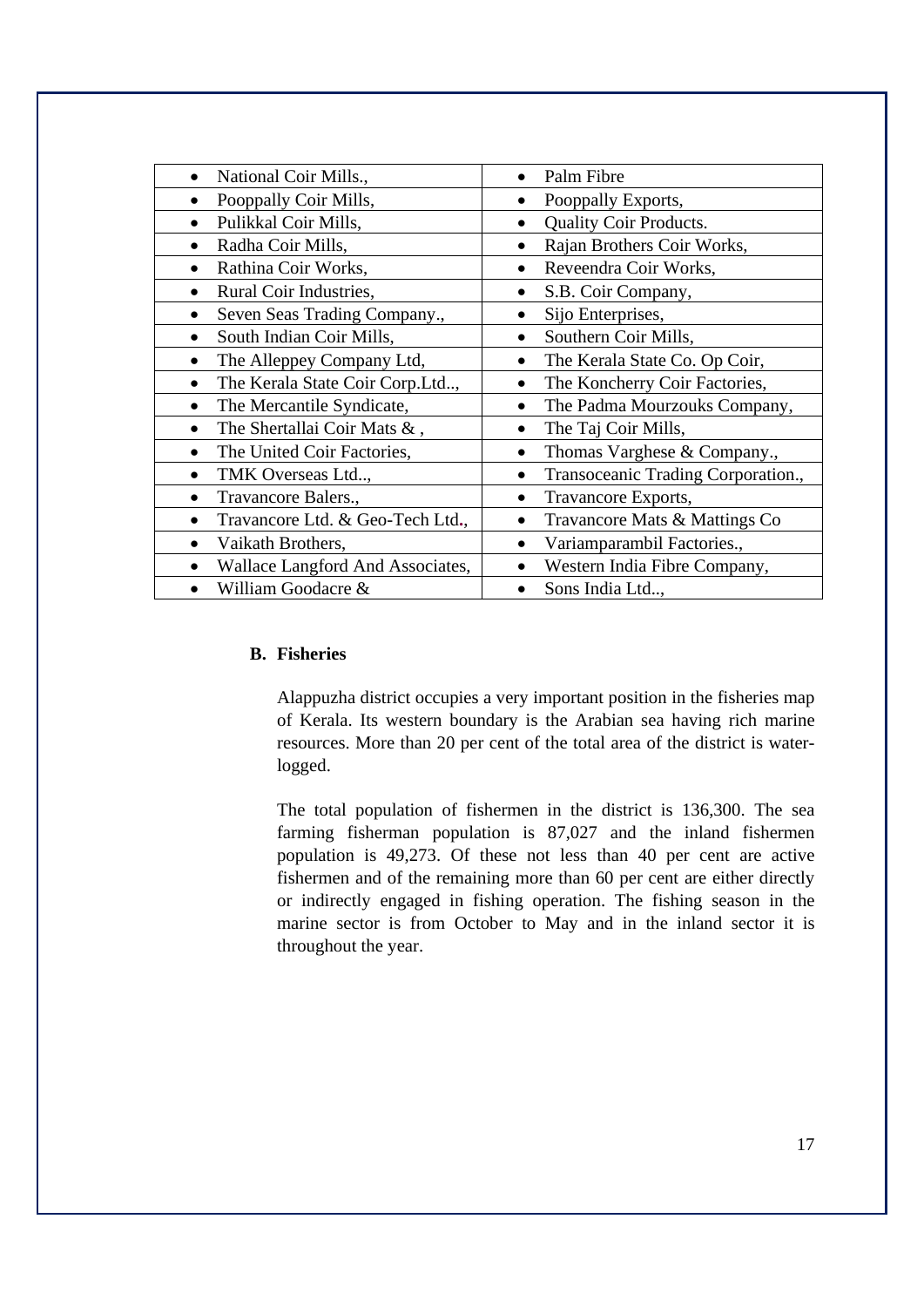### 5.4 TOURISM ARRIVAL



## *The toursm arrivals in vicinity of IWAI terminals*





**Foreign Arrival**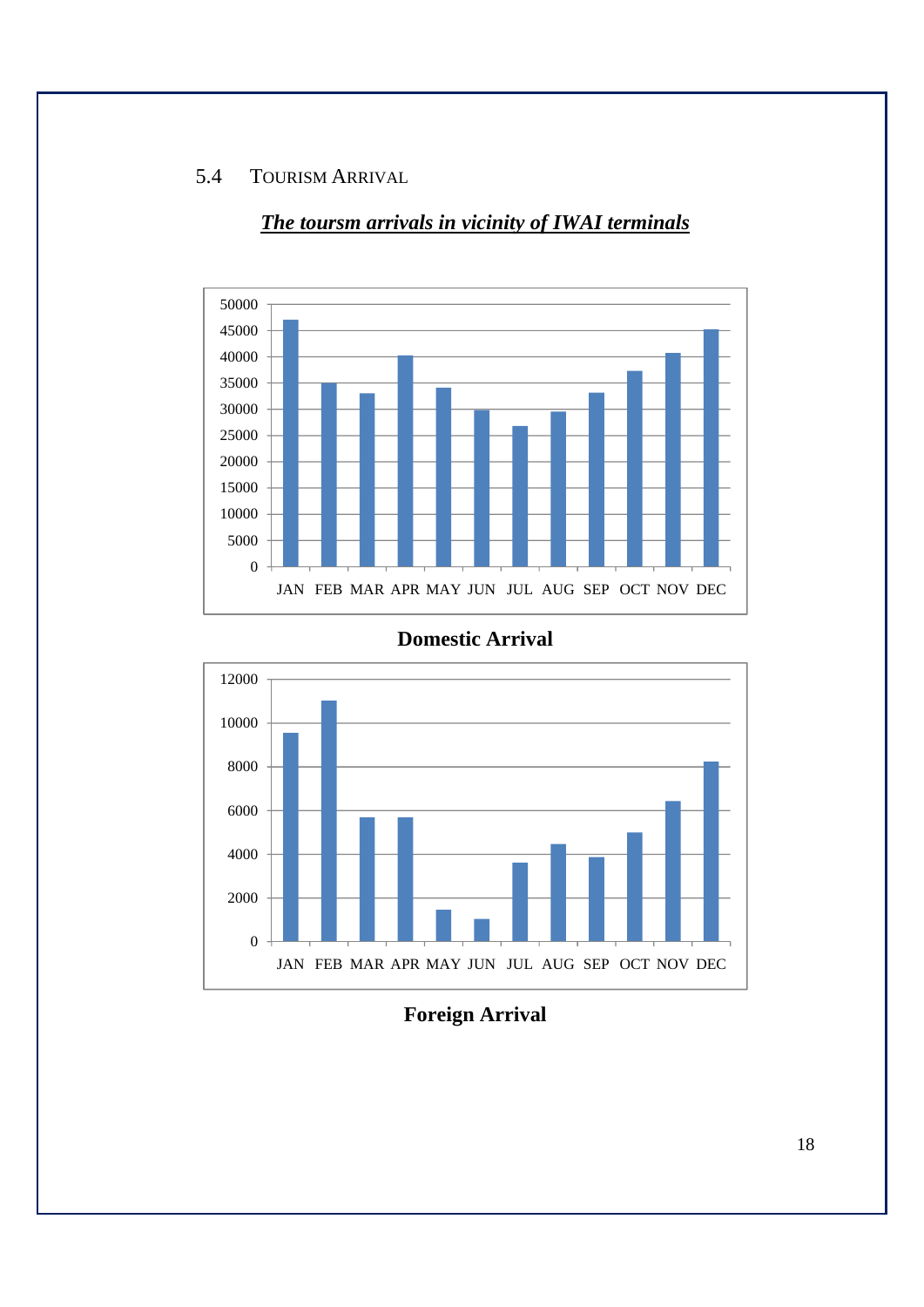# 6. THRIKUNAPUZHA, KAYAMKULAM & KOLLAM TERMINAL

## 6.1 CATCHMENT AREA

These terminals serve the southern Kerala interest in connecting to inland waterways. The seafood industries in Quilon, the mineral extraction industries, the cashew processing industries of Quilon, right upto Trivandrum, all of these form the hinterland for these terminals.



### 6.2 PSU'S IN THE REGION

- Alleppey Co-operative Spinning Mills (Ltd), Kayamkulam
- Handicrafts Development Corporation of Kerala Ltd., Thiruvananthapuram
- Kerala Automobile Limited, Thiruvananthapuram,
- Kerala State Electronics Development Corporation Limited, Thiruvananthapuram
- Kerala State Palmyrah Products Development and workers' Welfare Corporation Limited.(KELPALM),Trivandrum
- Kerala State Textile Corporation Ltd, Thiruvananthapuram
- Kollam Co-operative Spinning Mills Ltd, Kollam
- The Kerala Ceramics Ltd, Kollam
- The Kerala Minerals and Metals Limited, Kollam
- The Kerala State handloom Weavers' Co-Operative Society Ltd., Thiruvananthapuram
- Travancore Titanium Products Ltd, Thiruvananthapuram
- United Electrical Industires Ltd, Kollam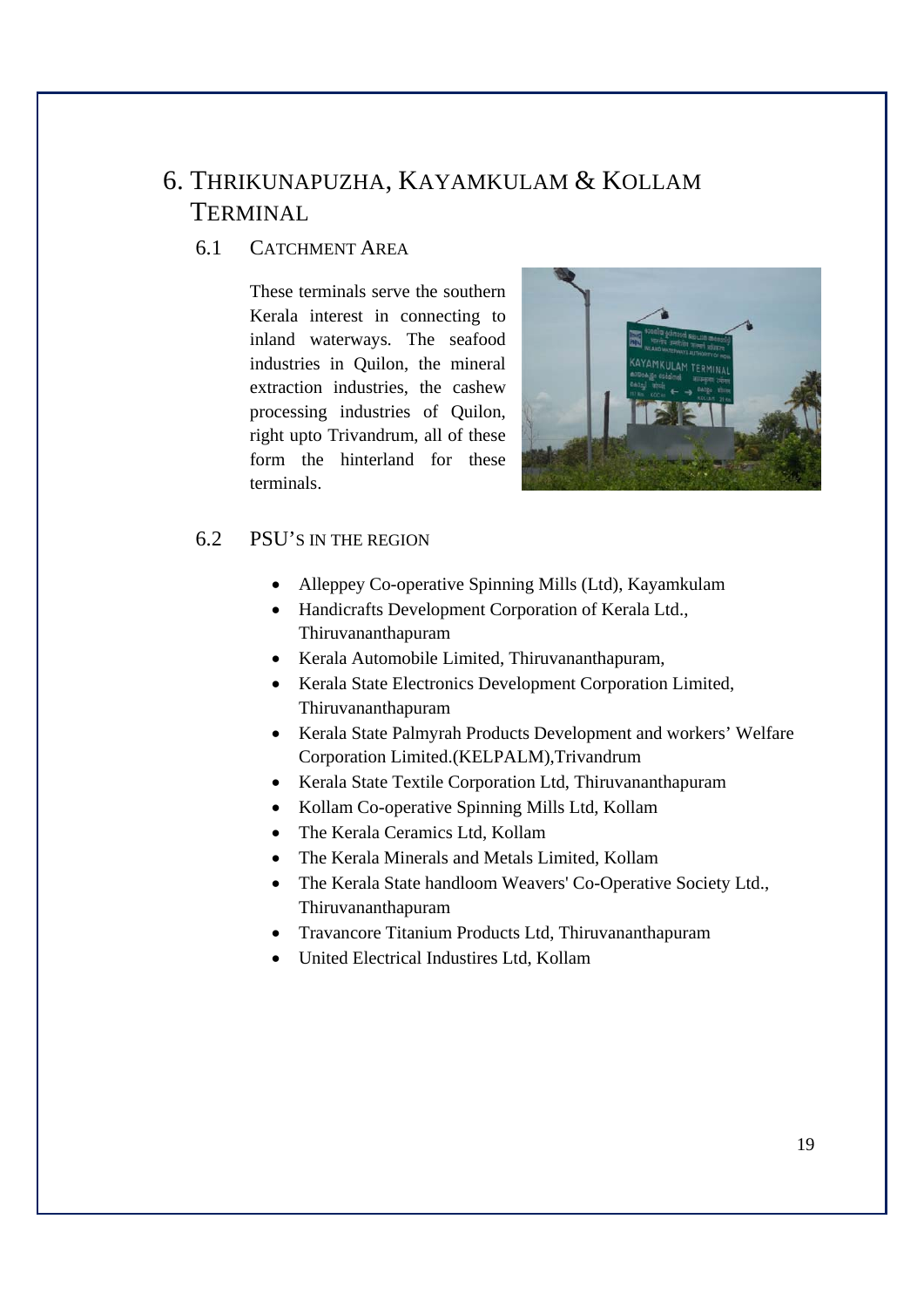#### 6.3 INDUSTRIES IN KOLLAM

#### **A. CASHEW, COIR, CLAY, WOOD, HANDLOOM**

Cashew processing and coir production are major industrial output of the district.

Handloom industry, clay and wood based industries also contribute to the industrial advancement of the region. Cashew processing is a major industrial activity in the district.

The Kerala State Cashew Development Corporation (KSCDC) is the largest processor of cashew nut in the world. At present, it has 34 factories. K.S.C.D.C. provides employment to more than 26,000 workers.

#### **Cashew**

One of the important trades in this area is import of raw cashew from African countries, processing and re export to various destinations. This cashew movement does not require refrigeration and the exportable finished product is broadly 25 to 30% of the import weight. The import of raw cashew is through Kochi port and then moved to Quilon. After processing, export is happening through Tuticorin and Kochi. The processing and re export is very seasonal and happens during May to July. As per market estimates around 10000 TEUs are imported during the month of May to July and around 5000 TEUs are imported during October to December.

The export of processed cashew for every month is 500 TEUs from Kollam to ICTT

#### **B. Fisheries**

One of the major fish processing centres is located in Kollam from where the products move to both domestic and international market. The export from this region is moved through Chennai, Tuticorin and Cochin port.

#### **C. Other Industries**

There are 17 large, and one medium scale industries in the district, of which, two are Central Government undertakings.

Indian Rare Earths, Chavara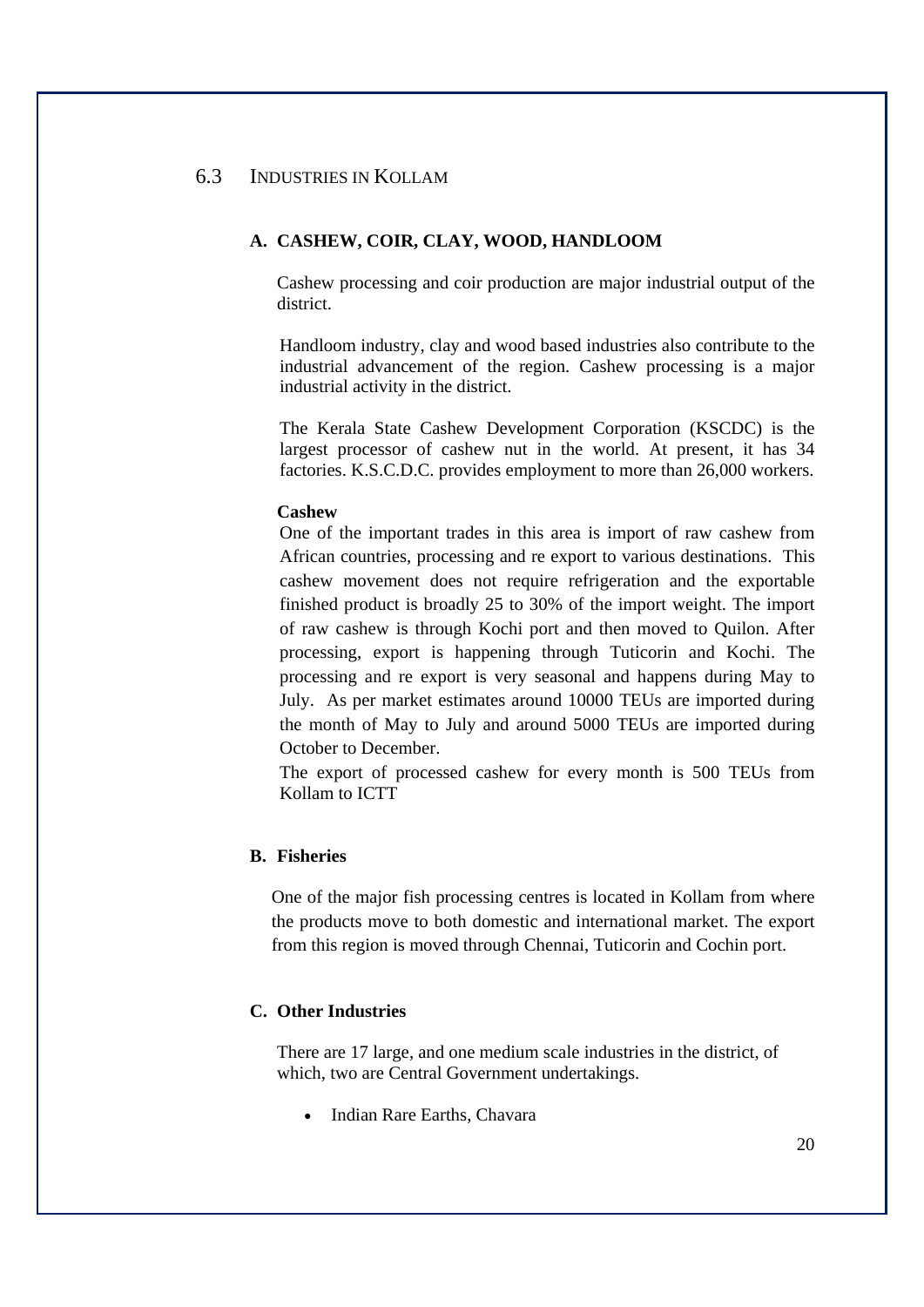- Parvathi Mills Ltd., Kollam.
- Kerala Ceramics Ltd., Kundara,
- Travancore Plywood Industries, Punalur,
- Kerala Electrical and Allied Engineering Company, Kundara,
- Kerala Premo Pipe factory Chavara,
- Kerala Minerals and Metals Limited, Chavara,
- United Electrical Industries Kollam
- Kerala Agro-Fuit Products, Punalur

About 1963 SSI units have been registered in the district .Other major industries in private / cooperative sector are

- Aluminium Industries Ltd., Kundara,
- Thomas Stephen & Co., Kollam, Floorco Paravur,
- Cooperative Spinning Mill, Chathannur and
- Punalur Paper Mills, Punalur.

### 6.4 KMML AND IRE

#### **A. KMML**

KMML daily requirements of raw materials are HCL from Travancore Cochin Chemicals Ltd, Furnace oil from M/s BPCL, and Petroleum coke from reliance Jamnagar, Petroleum coke for KMML comes from Gujarat by truck from Tuticorin to KMML factory. Chlorine comes from Travancore chemicals, Kochi. KMML export of minerals is 100 containers per month

KMML requires 30,000 mt of furnace oil per annum.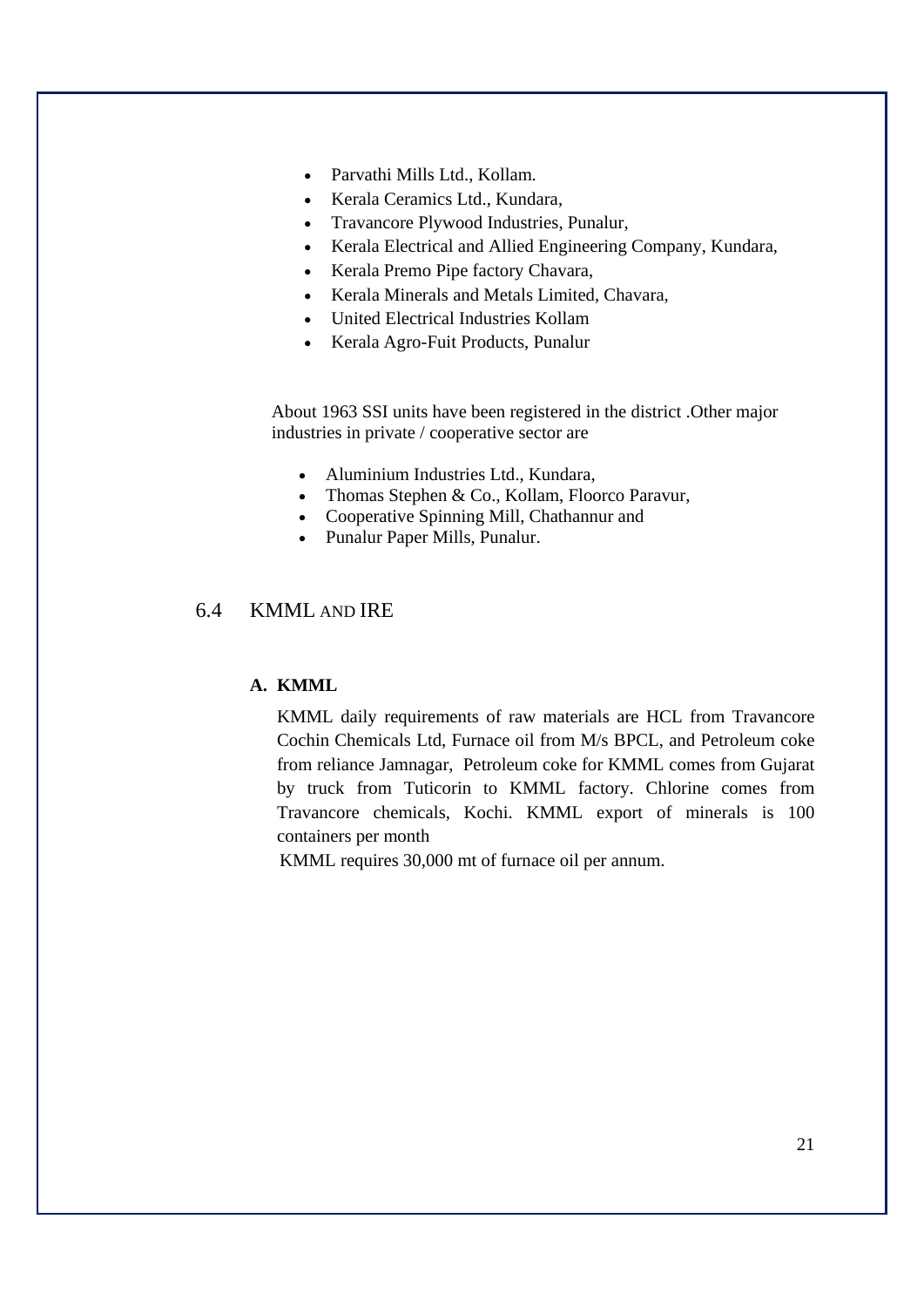

#### **B. IRE**

The NW3 channel is right behind IRE plant boundary wall, separated only by a 10 foot road. IRE exports ILMENITE by ships. The cargo is transported by trucks to Quilon harbor and then by barge to vessel. Barge takes 1month to load ship of 25 000 MT capacities.

In view long loading times and demurrage, IRE now sends its cargo to Kochi by trucks and then to vessel for export. In recent past there are no exports due to reduced production and higher domestic demand.

IRE is supplying its products to CMRL and to TTB (Travancore Titanium and to (DCW) Dharangadhara Chemical works.

The raw material requirement is comes from Vellanath Thuruthu in Karungapally taluk about 15 Kms away.

HCl acid comes from Travancore chemical . It may be noted that Acid truck is not allowed in Alapuzha during day. Furnace oil is procured from BPCL.

IRE is supplying its finished products :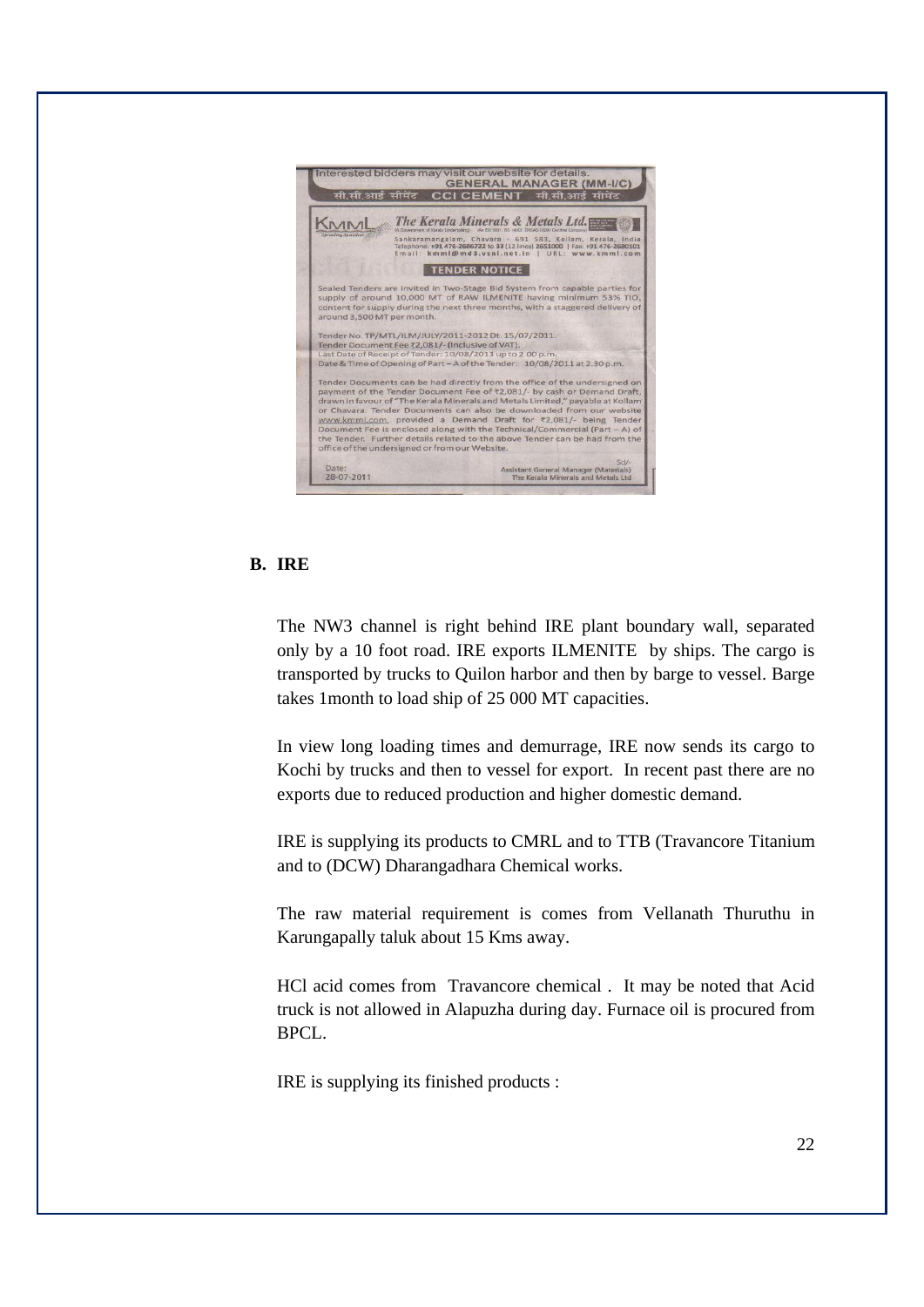- $\bullet$  60,000 MT/ pa to CMRL.
- 70,000 MT/pa to TTB Titanium Travancore
- 40,000 MT/ pa to Dharangadhara Chemical works (DCW) (TN).

### 6.5 CARGO FROM THE REGION

#### **A. Reefer Cargo**

Seafood is moved in REEFER container from Kollam to Kochi port. Some reefer containers are being shipped out through Tuticorin and Chennai.

#### **B. Fertilizer**

Fertilizer moves from FACT to southern districts of Kerala for distribution by road. Part of this comes from Kochi division and remaining from Udyogmandal division. These terminals could be act as consolidation and distribution point for the fertilizers.

#### **C. Project and ODC cargo**

NTPC in its 1st stage development, one piece of gas turbine of 80 MT was shipped by barge. A similar requirement may arise when 2nd stage development happens, the schedule is uncertain now.

ODC cargo has come earlier for Rajiv Gandhi combined cycle power plant. ODC cargo is expected for the Rajiv Gandhi combined cycle power plant, though quantity is very small. Such cargo is invariably imports, comes through Kochi port and the cargo shall be discharged at the project site itself.

#### **D. Coconut and Palm oil**

As per feedback from President of the coconut development board Mr. Rajakrishnan, the coconut oil mills in Kerala are shutting down and coconut oil is imported from Tamil Nadu. Palm oil which is not allowed to be imported in Kochi is imported in Mangalore and Tuticorin and is transported by trucks into Kerala.

These two commodities may shift to waterways for movement and distribution purpose.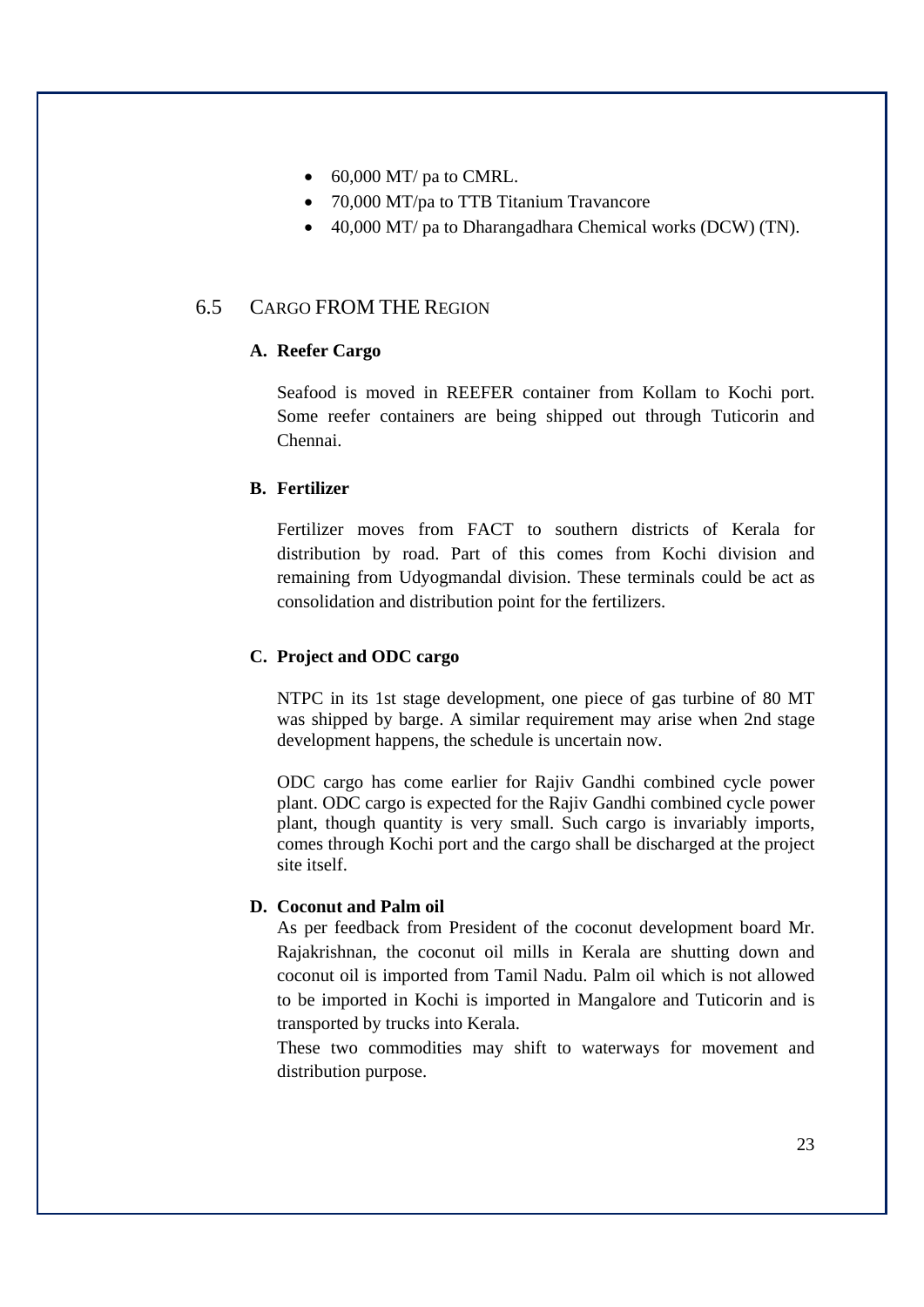#### **E. Other cargoes**

Glass products and newsprint from Trivandrum region. This is a potential market as the cargo comes from Trivandrum area to Kochi for sea transportation.

#### 6.6 TOURISM ARRIVAL

Most of the houseboats operate within the Vembanad lake and few canals adjacent to it. The circuit from Kochi to Vembanad and to Kayankulam is navigable though it has not been popularized.

There is a large potential for houseboats and cruiseboat operations in NW3, given its exquisite natural beauty. The terminals can be upgraded to encourage houseboats for a stopover.









#### **Foreign Arrival**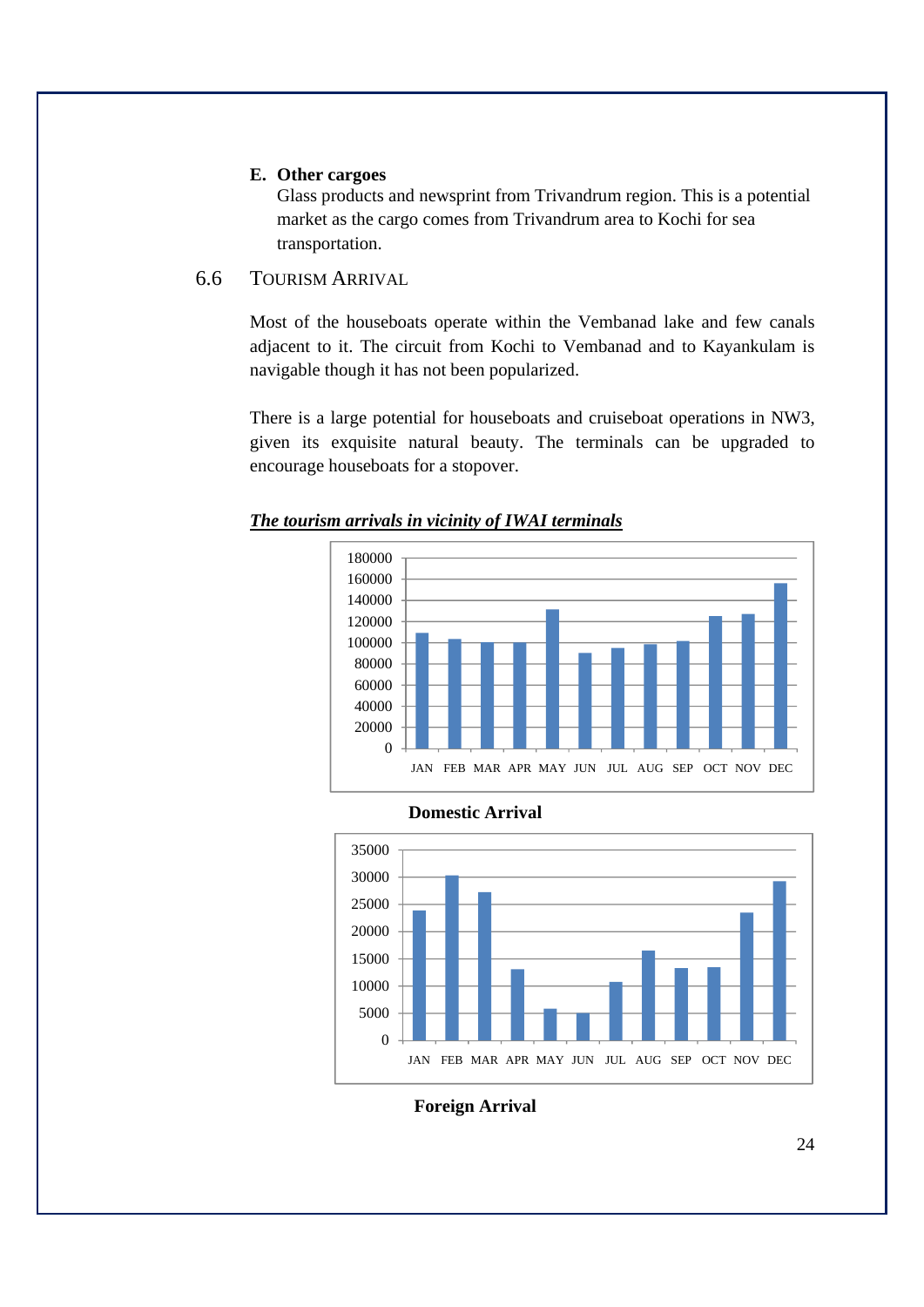# V. Growth projection in NW3

The growth in NW3 shall be closely related to the growth of ICTT. The current transit hub for containers to India is in Colombo which adds to the transit time. Once Kochi has adequate draft and the large boxships start visiting Kochi, the transit hub will entirely shift to ICTT Kochi.

The ICTT projects a growth to 1.4 million TEUs by 2014. 35% of this cargo is estimated to be transshipment which shall not leave the ICTT except by another ship.

The remaining 65% of this capacity is the estimate of exim cargo, that needs to be transported from ICTT to hinterland and vice versa. This is approximately 1 million TEUs or 80000 TEUS a month.

To service the exim trade of this 80,000 TEU per month, or 2700 TEUs per day, enough connectivity is required for container movement from ICTT to hinterland and vice versa. In the long run, the percentage of transshipment cargo destined for other parts of the country and neighboring countries may grow to a larger share than cargo destined for Kerala and nearby hinterland where cargo is evaluated by road from ICTT.

This scale of cargo movement requires appropriate inventory of containers to provide seamless transit for the cargo. The empty container storage will be very expensive in locations where cargo is being handled. Hence the ideal strategy will be to reduce dwell time in such areas and move the empty containers to new storage areas which are easily accessible to ICTT and have lesser storage costs. The IWAI terminals at Maradu and Vaikom are ready candidates for this storage. There is no lockgate between ICTT and these terminals, and these terminals are located on the wider stretches of the west coast canal so even movement through large size barge is possible.

The consumption of diesel can be reasonably expected to increase at roughly the same pace as the growth of GDP, though corrected for emerging fuel efficient technologies and alternate viable renewable energy sources. The transportation requirements of this fuel will represent another growth segment for the IWAI.

The transportation of chemicals and flammables will only get more stringent with passage of time. This can result in the entire carriage of chemicals and petroleum, shifting to the waterways wherever waterways exist.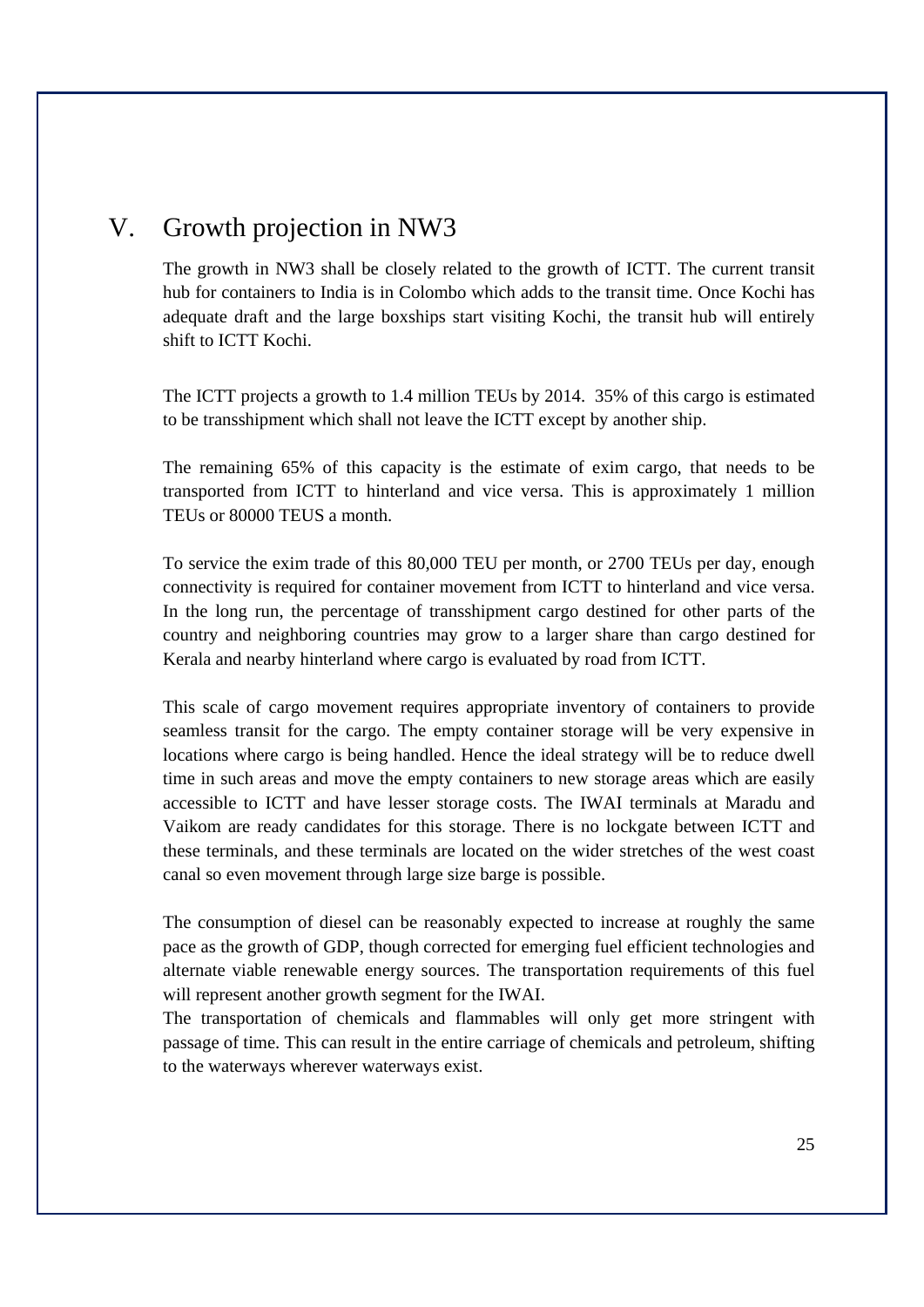IRE was exporting ILMENITE through Quilon port, roughly 12000 to 15000 mt per vessel. The export of KMML is by containers, roughly 300 containers per annum.

Since this is an export market, once efficiency of the logistics chain has been set in place, the export performance of Indian firms can be expected to grow as per market demands.

Cruise potential: The growth in Kettuvellam in Vembanad lake started in 1995 and it is now almost saturated at about 700 boats. If given a new profile of river cruises in a new geography of NW3 between Alleppey or Chertala and Kollam, or another circuit between Kodungallur via Kochi back to Kodungallur, there is no reason why a similar growth curve cannot be accomplished, and much faster, given the states established clientele for houseboats, the advances in communication, and the ever growing domestic tourist crowd.

#### **Other cargoes :**

About 3200 MT of fertilizer moves from FACT to other southern states by road. Part of this comes from Kochi division i.e 2000 mt pd and about 1200 mt pd moves from Udyogamandalam division. Some of the fertilizer from FACT moving towards Quilon can be routed through waterways.

The fisheries factories export from Neendhakara is estimated at 45 containers per month as per a fish processing factory owner.

#### **Bunker fuel transport**

The bunker trade in Kochi is roughly 40,000 MT per annum. This can see an exponential growth very soon, if the states policies bear fruit. The VAT on bunker fuel has been reduced from 12.5% to 0.5%. This combined with pro active policies of BPCL will make Kochi a very competitive port in bunkering on par with Fujairah or Singapore. Singapore supplies 40 million MT per annum of bunkers and Fujairah supplies 13 million MT of bunkers. In the next five years the bunker supplies in Kochi can easily touch 1 million MT, the current fuel oil output of BPCL.

The average stem size may be in the region of 1000 MT and hence this kind of volumes will see a lot of shipping activity in Kochi waters and Vypeen which is the upcoming bunkering terminal. Considering vessels receiving bunkers also prefer to receive lubricating oils and provisions, there is a likelihood of such suppliers setting up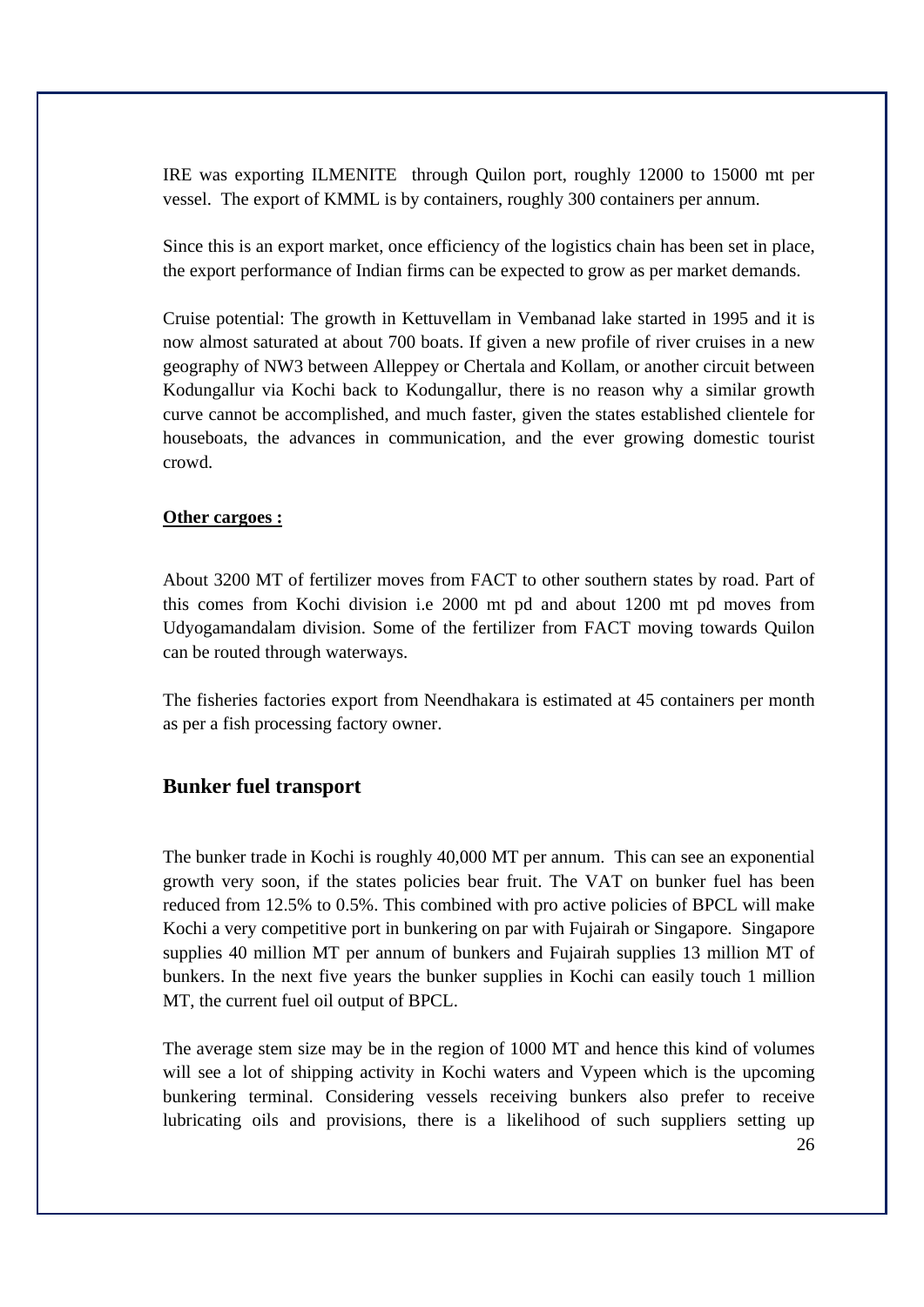warehouses along the coastline abutting NW3 and increasing the traffic here. There is a likelihood of setting up customs bonded warehouse at Maradu that can cater to multiple suppliers to shipping which receives its supplies offshore.